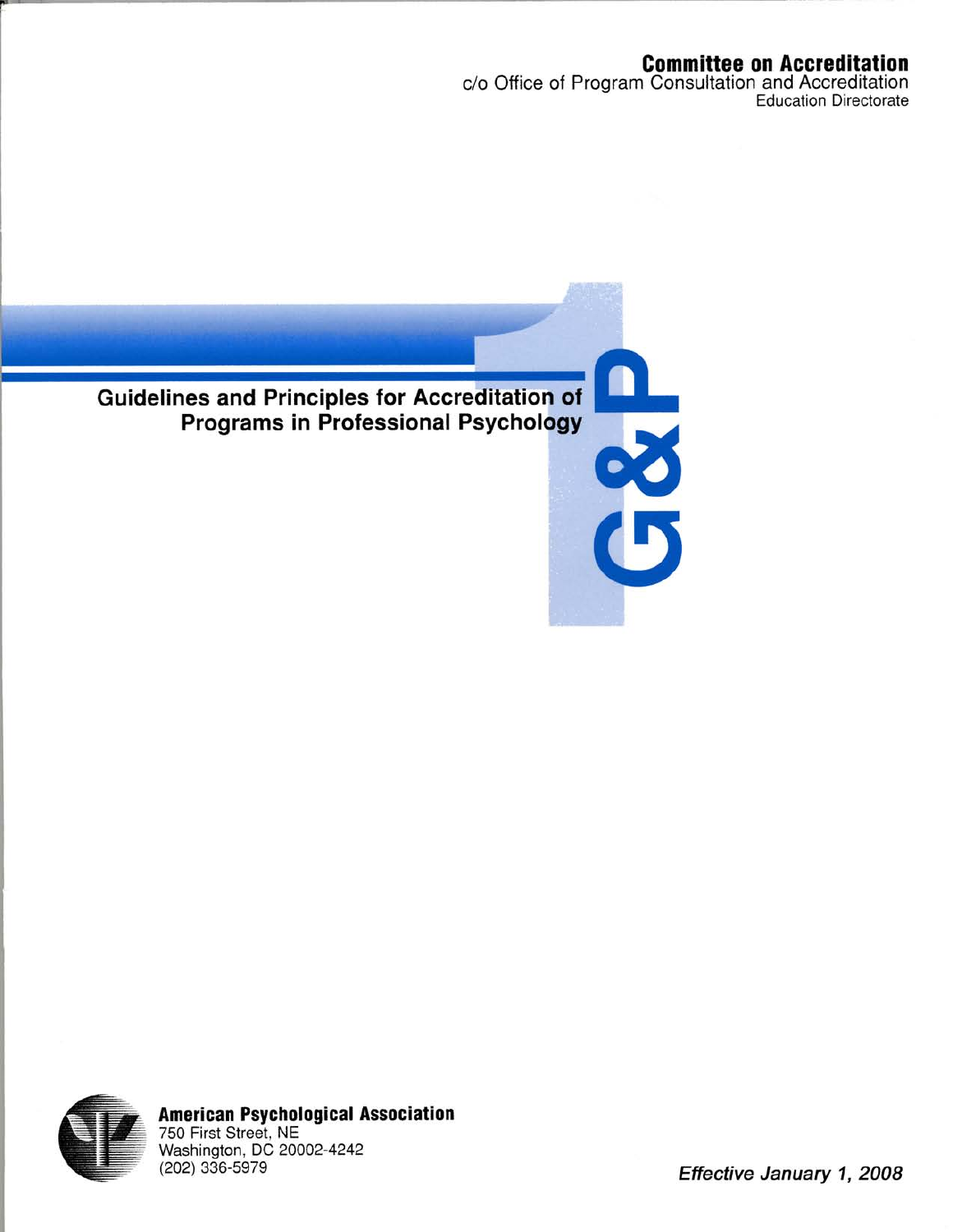#### **Introduction**

#### **Functions and Structure of the Commission on Accreditation**

(Adapted from the "Policies for Accreditation Governance" [adopted by the APA Council of Representatives on August 18, 1991, amended by the Council of Representatives on February 18, 1996, amended by the Council of Representatives on August 9, 2006], Sections 2, 3, and 4 and effective January 1, 2008).

#### **Functions of the Commission on Accreditation**

The Commission on Accreditation shall be responsible for the accreditation of education and training programs in professional psychology consistent with its recognized scope of accreditation practice, and its published policies, procedures, and criteria. In carrying out that responsibility, consistent with recognition provisions of the Secretary of the U.S. Department of Education and the Council of Higher Education Accreditation (CHEA), the Commission on Accreditation shall:

- 1. Formulate and promulgate accreditation policy that is informed by input from review panels, the annual Accreditation Assembly, and the field in general.
- 2. Make final program accreditation decisions, taking into account the recommendations received from review panels.
- 3. Manage, staff, and participate in the panel review process.
- 4. Organize and convene the annual Accreditation Assembly.
- 5. Maintain and assure quality of the site visitor function and panel review process.
- 6. Develop and maintain inter-organizational relationships across the full spectrum of psychology education and training entities.
- 7. Engage in timely and relevant self-studies and self-evaluations for the purpose of enhancing the quality and credibility of the accreditation review process.
- 8. Hear and adjudicate complaints from individuals and organizations.
- 9. Participate as prescribed in the accreditation decision appeal process.
- 10. Assure openness and periodic review of policies and procedures to ensure that innovation is supported.
- 11. Provide appropriate consultative guidance and general information about the accreditation process and its purposes through the Office of Accreditation.
- 12. Conduct evaluative and developmental research appropriate to accreditation.
- 13. Appoint program review panels, consultants, and task forces as needed, within policy and fiscal constraints.

<sup>\*</sup> In practice, the scope of accreditation to date has been limited to doctoral-level education and training in professional psychology, in the areas of clinical, counseling, and school psychology (and appropriate combinations thereof). In principle, however, it is not limited to these areas.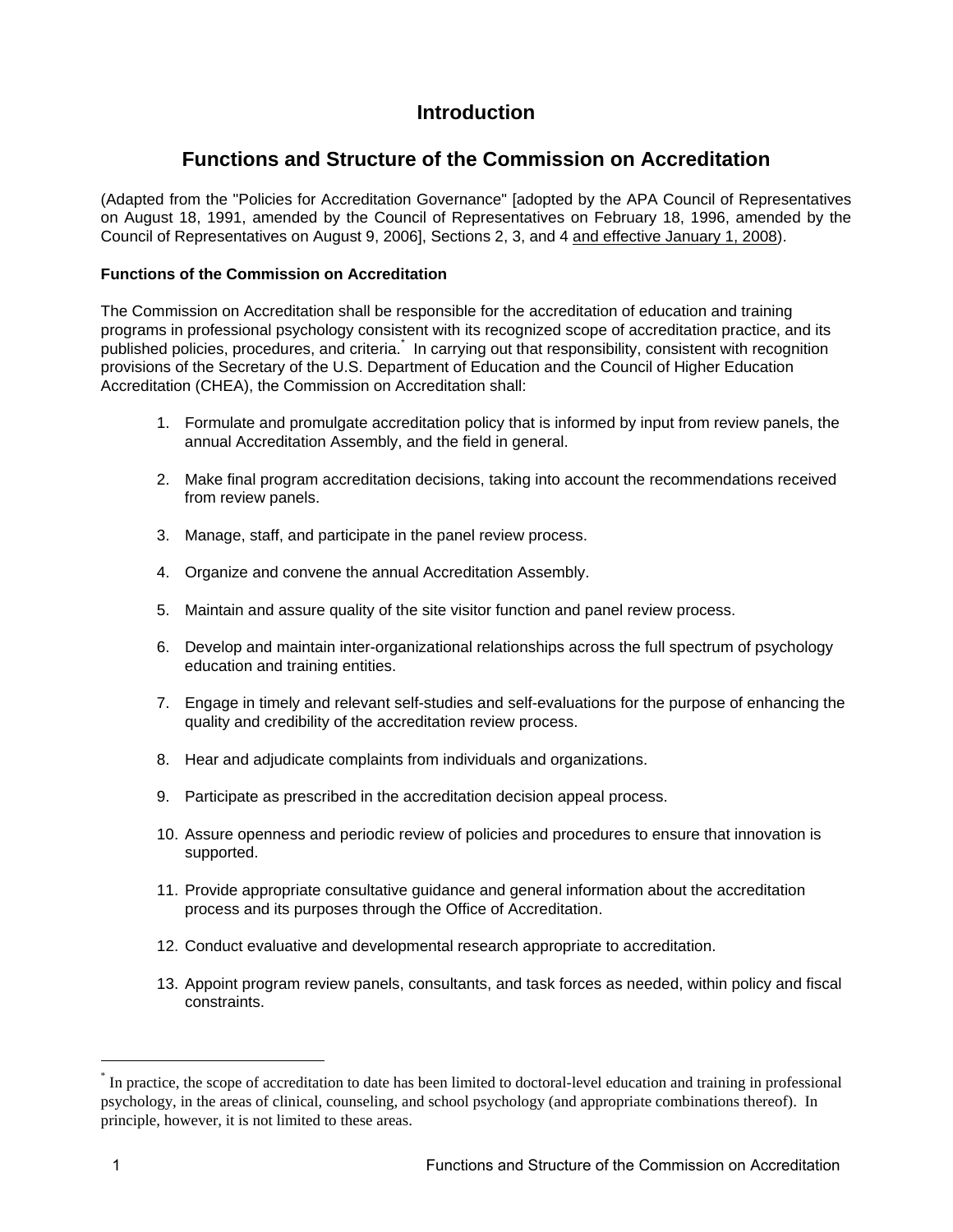14. Maintain the CoA's status as a recognized professional specialty accrediting body with the U.S. Department of Education and the Commission on Higher Education Accreditation.

#### **Structure of the Commission on Accreditation**

Inasmuch as postsecondary accreditation pertains to educational institutions and programs, it is essential that graduate educators have a major voice in formulating policies and implementing the process of accreditation for professional education and training. At the same time, there must be appropriate balance of representation from practitioners of the profession, as well as representation of the general public's interest by persons outside the professional discipline who have an informed, broad-gauged community perspective about matters of higher education. These are fundamental principles pertaining to the composition of accrediting bodies in the professions, and it is upon these that the structure of the Commission on Accreditation is based. One additional principle is that appointments to the Commission shall reflect the individual and cultural diversity within our society among psychologists, and the breadth of psychology as a discipline.

There shall be no fewer than 32 persons appointed to the Commission on Accreditation. To achieve appropriate balance between academic institutions and programs, practitioners of the profession, and the publics served by accreditation, appointments to the Commission on Accreditation shall represent in addition the following domains of perspective and responsibility with regard to professional education and training in psychology, each of which is essential to the balance of viewpoints expected in accrediting bodies and their activities:

#### **Domain I** – **Breadth of the Scientific Discipline of Psychology (N=5)**

I.A. Academic leadership for graduate education in the discipline of psychology at the departmental level of administration or higher

- Four seats nominated by the executive board of the Council of Graduate Departments of Psychology (COGDOP)
- I.B. Representative of the core scientific activities of the discipline of psychology
	- One seat nominated jointly by the Association for Psychological Science and the Board of Scientific Affairs of the American Psychological Association (APS/BSA).

#### **Domain II – Professional Education and Training in Psychology (N=16)**

II.A. Training program leadership (N=5)

- One seat nominated by the board of the Association of Psychology Postdoctoral and Internship Centers (APPIC)
- One seat nominated by the board of the Council of Counseling Psychology Training Programs (CCPTP)
- One seat nominated by the board of the Council of Directors of School Psychology Programs (CDSPP)
- One seat nominated by the board of the Council of University Directors of Clinical Psychology (CUDCP)
- One seat nominated by the board of the National Council of Schools and Programs of Professional Psychology (NCSPP)

II.B. Leadership in professional education  $(N=1)$ 

• One seat nominated jointly by the Board of Educational Affairs of the American Psychological Association and the National Council of Schools and Programs of Professional Psychology (BEA/NCSPP)

#### II.C. Professional peers nominated from program review panels (N=10)

• One seat nominated by the appropriate nominating authority from each group of program review panels for the varied areas and levels of training in professional psychology that are accredited.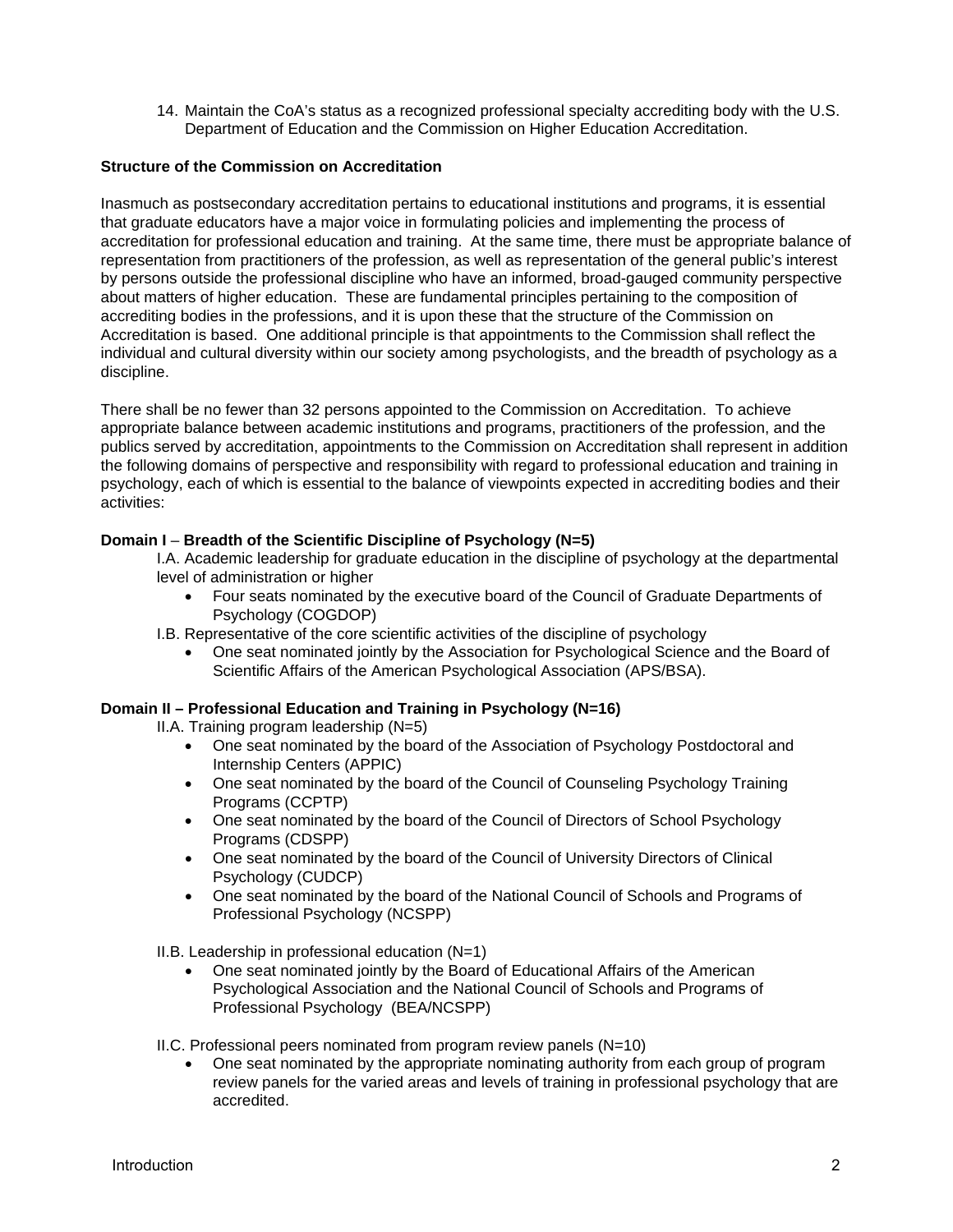- o Doctoral Panels (5)
	- One seat nominated by the Academy of Psychological Clinical Science (APCS)
	- One seat nominated by NCSPP
	- One seat nominated by CCPTP
	- One seat nominated by CDSPP
	- One seat nominated by CUDCP
- o Internship Panels (4)
	- **Two seats nominated by APPIC**
	- **Two seats nominated by other organizations involved directly in internship** training
- o Post-Doctoral Panel (1)
	- One seat to be determined through an open solicitation for nominations from organizations involved directly in postdoctoral training (e.g., CoS, APPIC)

#### **Domain III - Practitioners of the Profession Representing Independent, Institutional, and Specialized Practice – (N=5)**

III.A. Independent and institutional practice (4)

• Two seats representing institutional practice and two seats representing independent practice will be nominated jointly by APA's Board of Professional Affairs and Committee for the Advancement of Professional Practice (BPA/CAPP).

III.B. Specialized practice (1)

• One seat nominated by the Council of Specialties (CoS).

#### **Domain IV - Representatives of the Public Interest (N=3)**

IV.A. General Public (N=2)

• Nominations for both seats to be solicited at large by the CoA from a broad range of education and public interest groups with nominees to be persons with breadth of community perspective and leadership experience who are not psychologists.

IV.B. Public Interest: Individual and Cultural Diversity (N=1)

• One seat to be determined from an open solicitation of nominations, including from BAPPI, for a psychologist who brings scholarly expertise on issues of individual and cultural diversity in the context of advancing the science and practice of psychology in public service for appointment to a three-year, non-renewable term.

#### **Domain V – Graduate Student Consumers of Education and Training (N=1)**

• One seat nominated by the board of the American Psychological Association of Graduate Students (APAGS) for appointment to a one-year term.

#### **Open Seats (N=2)**

Without regard to the Domains identified above, the CoA will solicit nominations from groups, organizations, and individuals to identify psychologist nominees for two open seats. Appointments will be made from the range of nominees for three-year, non-renewable terms to allow for greater flexibility and responsiveness to the development and evolution of the field and to provide opportunities to be informed by the annual Accreditation Assembly. Initially, on a three-year cycle, one nominee for an Open Seat will be appointed in each of the first two years, followed by an appointment of a nominee from Domain IV.B, Public Interest.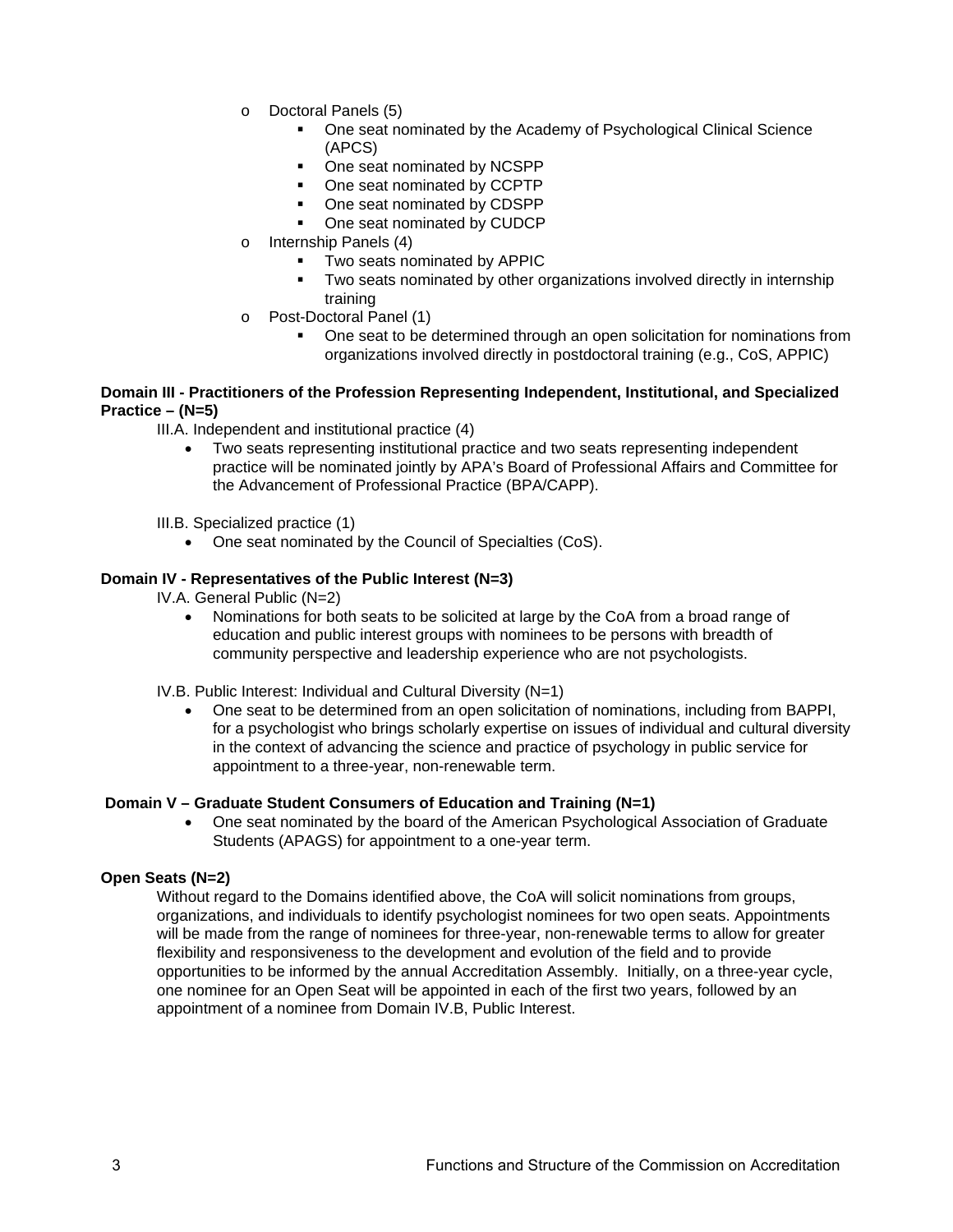# **Guidelines and Principles for Accreditation of Programs in Professional Psychology**

### **I. Scope of Accreditation**

The accreditation process is intended to promote consistent quality and excellence in education and training in professional psychology. Training provides tangible benefits for prospective students, the local, national, and international publics that are consumers of psychological services, and the discipline of psychology itself.

For the purposes of this document, "professional psychology" is defined as that part of the discipline in which an individual, with appropriate education and training, provides psychological services to the general public. The Commission reviews programs for accreditation at doctoral, internship, and postdoctoral levels.

#### **A. Scope of Accreditation for Doctoral Programs:**

The Commission on Accreditation (CoA) reviews doctoral programs in psychology that provide **broad and general** training in scientific psychology and in the foundations of practice. Practice areas include clinical psychology, counseling psychology, school psychology, and other developed practice areas. The CoA also reviews programs that combine two or three of the above practice areas.

#### **B. Scope of Accreditation for Internship Programs:**

The CoA reviews applications from internship training programs in practice areas including clinical psychology, counseling psychology, school psychology, and other developed practice areas or in general professional psychology.

#### **C. Scope of Accreditation for Postdoctoral Residency Programs:**

The CoA reviews applications from postdoctoral residency programs providing education and training in preparation for professional practice at an advanced level of competency in one of the traditional areas of clinical, counseling or school psychology or in another recognized specialty practice area.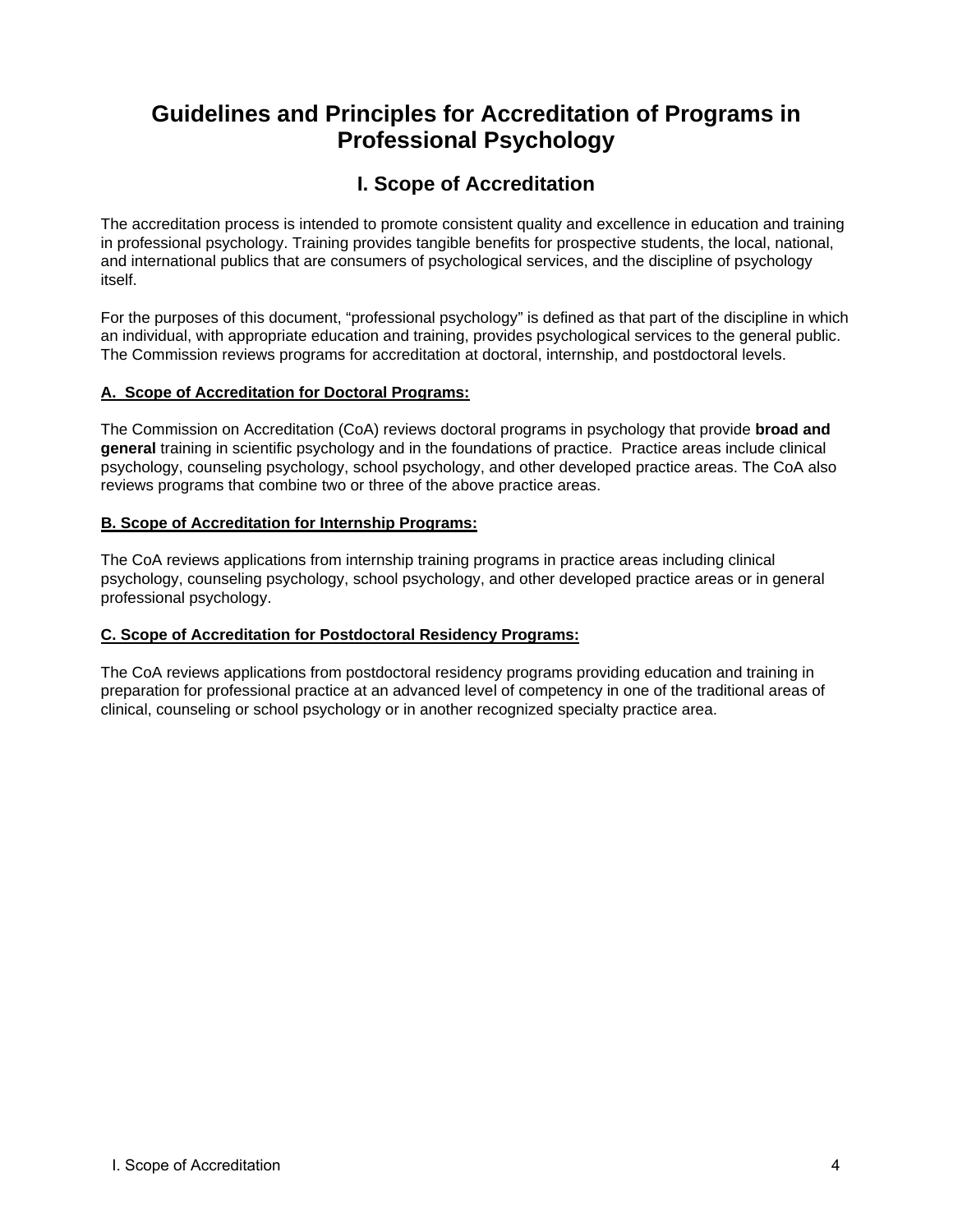### **II. Guiding Principles of Accreditation**

The accreditation guidelines and procedures are greatly influenced by the following principles and practical concerns.

#### **A. The Purpose and Practice of Accreditation**

 Accreditation is a voluntary, non-governmental process of self-study and external review intended to evaluate, enhance, and publicly recognize quality in institutions and in programs of higher education. As such, it serves:

- 1. General, liberal education;
- 2. Technical, vocational education and training; and
- 3. Education and training for the professions.

 Accreditation is intended to protect the interests of students, benefit the public, and improve the quality of teaching, learning, research, and professional practice. Through its domains and standards, the accrediting body is expected to encourage institutional freedom, ongoing improvement of educational institutions and training programs, sound educational experimentation, and constructive innovation.

 The accreditation process involves judging the degree to which a program has achieved the goals and objectives of its stated training model. That is, an accreditation body should not explicitly prescribe a program's educational goals or the processes by which they should be reached; rather, it should judge the degree to which a program achieves outcomes and goals that are consistent with its stated training model and with the guiding principles contained in this document. If a program's goals and model of training are clearly and accurately described, the different "publics" served by this program should be able to make intelligent and informed decisions about the quality of the program and the students it trains.

 Thus, accreditation in psychology is intended to: "achieve general agreement on the goals of training...encourage experimentation on methods of achieving those goals and...suggest ways of establishing high standards in a setting of flexibility and reasonable freedom<sup>1</sup>."

#### **B. Professional Principles and Values**

 There are certain principles and values that are at the core of the profession, and programs whose policies and procedures clearly violate them would not be accredited. Consistent with this position, the following four principles will exert great influence on accreditation decisions.

#### **1. Broad and General Preparation for Practice at the Entry Level**

 Doctoral graduate and internship education and training in preparation for entry-level practice in professional psychology should be broad and professional in its orientation rather than narrow and technical. This preparation should be based on the existing and evolving body of knowledge, skills, and competencies that define the declared substantive practice area(s) and should be well integrated with the broad theoretical and scientific foundations of the discipline and field of psychology in general.

<sup>1</sup> The APA Committee on Training in Clinical Psychology (1947). First report of the new accreditation process in psychology. *American Psychologist, 2,* 539-558.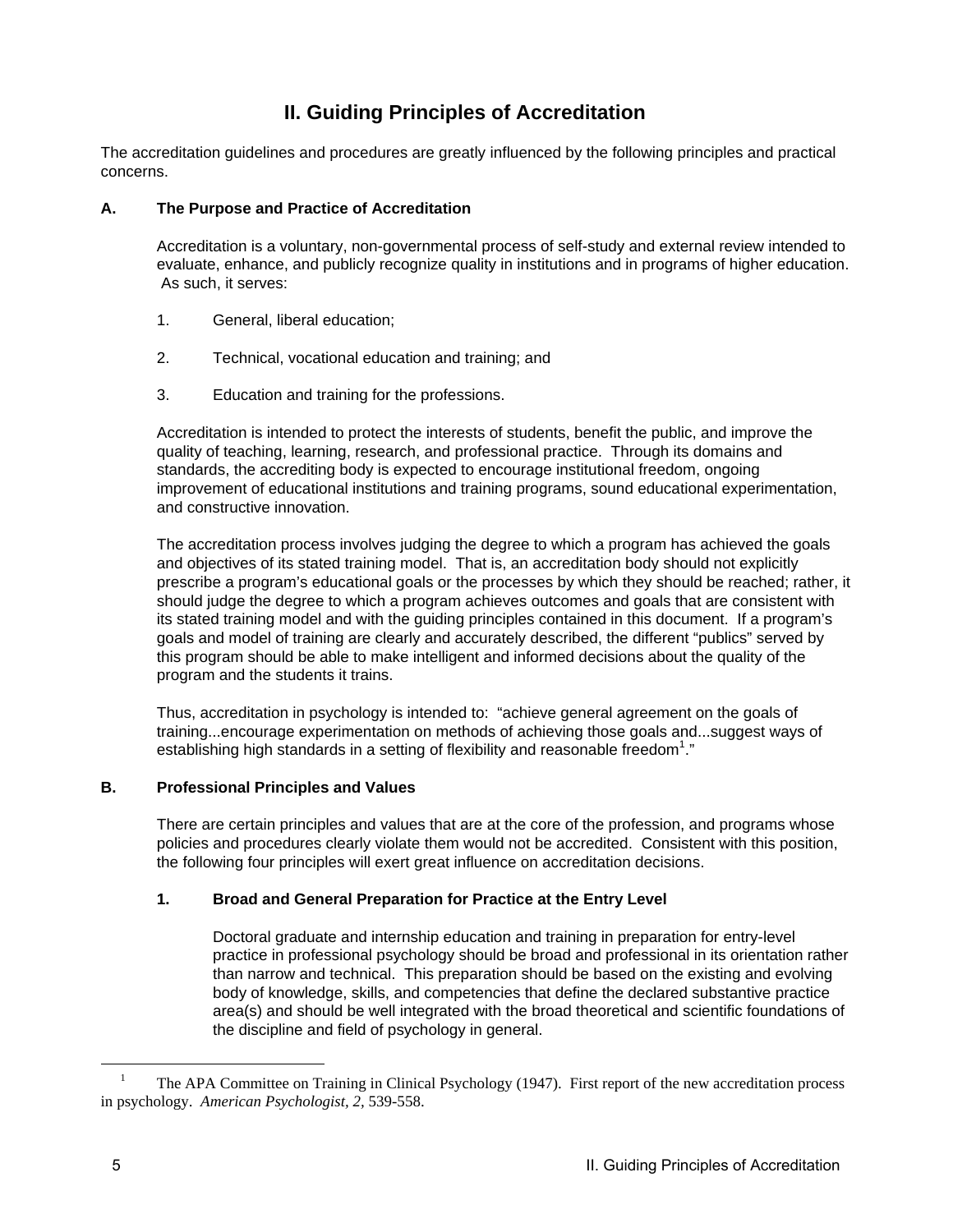#### **2. Broad and In Depth Postdoctoral Preparation for Professional Practice at the Advanced Level in Substantive Traditional Practice Areas--Focused and In Depth Postdoctoral Preparation for Practice in Substantive Specialty Practice Areas**

 Postdoctoral residency education and training in professional psychology reflect the natural evolution and expansion of the knowledge base of the science and practice of psychology, and should be of sufficient breadth to ensure advanced competence as a professional psychologist and of sufficient depth and focus to ensure technical expertise and proficiency in the substantive traditional or specialty practice area of professional psychology for which the residents are being prepared. This preparation should be based on the existing and evolving body of knowledge, skills, and competencies that define the declared substantive traditional or specialty practice area(s), and should be well integrated with the broad theoretical and scientific foundations of the discipline and field of psychology in general.

#### **3. Science and Practice**

 Science and practice are not opposing poles; rather, together they equally contribute to excellence in training in professional psychology. Therefore, education and training in preparation for entry level practice, and in preparation for advanced level practice in a substantive traditional or specialty practice area as a psychologist should be based on the existing and evolving body of general knowledge and methods in the science and practice of psychology. This more general knowledge should be well integrated with the specific knowledge, skills, and attitudes that define a particular area of interest in professional psychology. The relative emphasis a particular program places on science and practice should be consistent with its training objectives. However, all programs should enable their students to understand the value of science for the practice of psychology and the value of practice for the science of psychology, recognizing that the value of science for the practice of psychology requires attention to the empirical basis for all methods involved in psychological practice.

#### **4. Program Philosophies, Training Models, and Missions**

 A program or institution has the right to be evaluated in the light of its own education and training philosophy, model, goals, objectives, and methods, insofar as they are consistent with those generally accepted as appropriate to the profession and the CoA, and are within the constraints stated above.

 The accreditation guidelines and principles are specifically intended to allow a program broad latitude in defining its philosophy or model of training and to determine its training principles, goals, objectives, desired outcomes, (i.e., its "mission"), and methods to be consistent with these. Stated differently, the CoA recognizes that there is no one "correct" philosophy, model, or method of doctoral training for professional psychology practice; rather there are multiple valid ones. A program should therefore have a clear, coherent, and well-articulated description of the principles underlying its training philosophy or model, as well as a clear description of its training mission (i.e., goals and objectives), and the resources, methods, and processes by which it proposes to attain its desired training outcomes.

 The program's "philosophy and mission statement" should additionally address the congruence of the program's training mission with that of its parent or sponsor institution's mission and the validity and consistency of the program's philosophy and mission in relation to current professional standards and regional and national needs.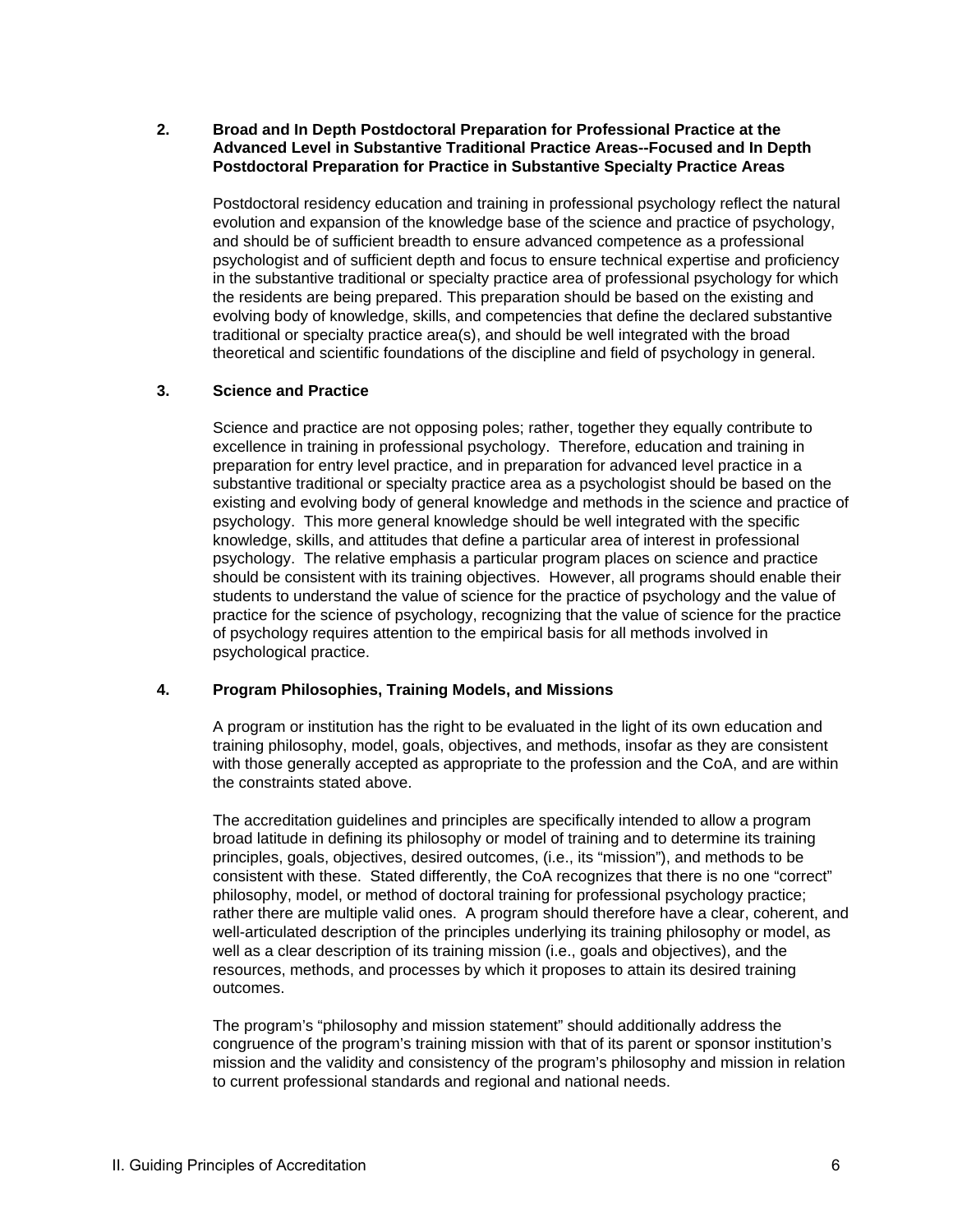#### **C. Outcome Oriented Evaluation Focus**

 The accreditation review process will place great emphasis on the outcomes or products of a program's training efforts. Resource and process evaluations of programs will continue, but such evaluations are not designed to discourage experimentation, innovation, or modernization with regard to teaching methods or curricula.

 Consistent with this approach, the accreditation guidelines and principles do not contain a "checklist" of criteria. Rather, they identify and describe general domains that are considered essential to the success of any training program in professional psychology. For each domain, programs are expected to document either their potential for success in these domains (in the case of applicant programs), or their record of achievements in these domains (in the case of already accredited programs).

 It is assumed that, with reasonable guidance about the kind of information needed by the CoA, programs can decide how best to present their goals, objectives, and the means by which these are achieved. Similarly, it is assumed that with adequate information from a program, the CoA can reach an informed, fair, and reasonable decision about that program without relying solely on quantitative indices or on highly restrictive lists of specific criteria.

 Protection of the interests of the program and the public will be ensured by the creation of procedures which utilize fair and reasonable evaluative methods to assess:

- 1. The clarity, consistency and appropriateness of institutional or program goals and objectives;
- 2. The quality of education and training outcomes in relation to these goals/objectives;
- 3. The ability of a program actually to achieve its goals/objectives; and
- 4. The likelihood that such outcomes can be consistently maintained.

#### **D. Function of the CoA: Professional Judgment**

 This document reflects shared assumptions about the attributes of high-quality training. It is assumed that the CoA will use these shared assumptions, the collective professional judgment of its members, and the accreditation guidelines and principles to reach an informed, fair, and reasonable decision about a program's eligibility for accreditation review and/or its accreditability.

 The CoA, in representing a broad array of constituencies, has the authority to adopt implementing regulations which elucidate, interpret, and operationally define its guidelines and principles, procedures, domains, and standards. The CoA may in its decision making processes refer to or adopt definitions, training models, goals, objectives and norms developed by certain professional psychology training communities or reference groups. By creating procedures which utilize fair and reasonable evaluative methods designed to assess program compliance with accreditation guidelines, principles, domains, and standards, the CoA seeks to ensure protection of the interests of the training program and the public.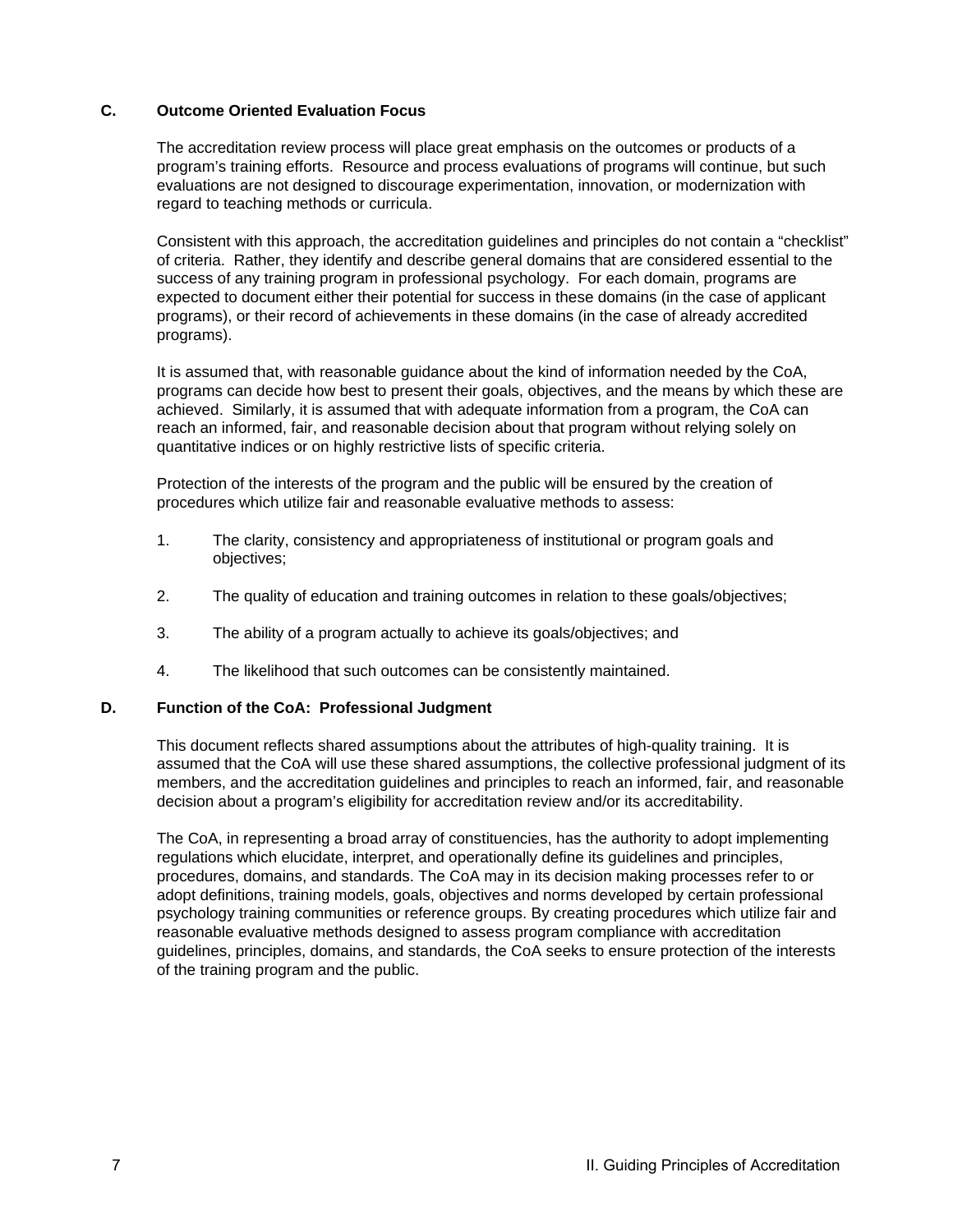#### **III. Accreditation Domains and Standards**

The material that follows concerns training in doctoral graduate programs, internship programs and postdoctoral residency programs in professional psychology. The CoA recognizes that the first two of these are integral parts of students' entry level practice preparation for careers in professional psychology and that postdoctoral education and training can provide one avenue of preparation for practice at advanced levels of competency in a substantive traditional or specialty practice area of professional psychology. While there are substantial commonalities among these components of training, they do differ with regard to the level and type of training, the setting in which training is provided, the specific training experiences, and the ultimate training goals. Therefore, the guidelines for accreditation of doctoral graduate programs, internships and postdoctoral residencies are presented separately.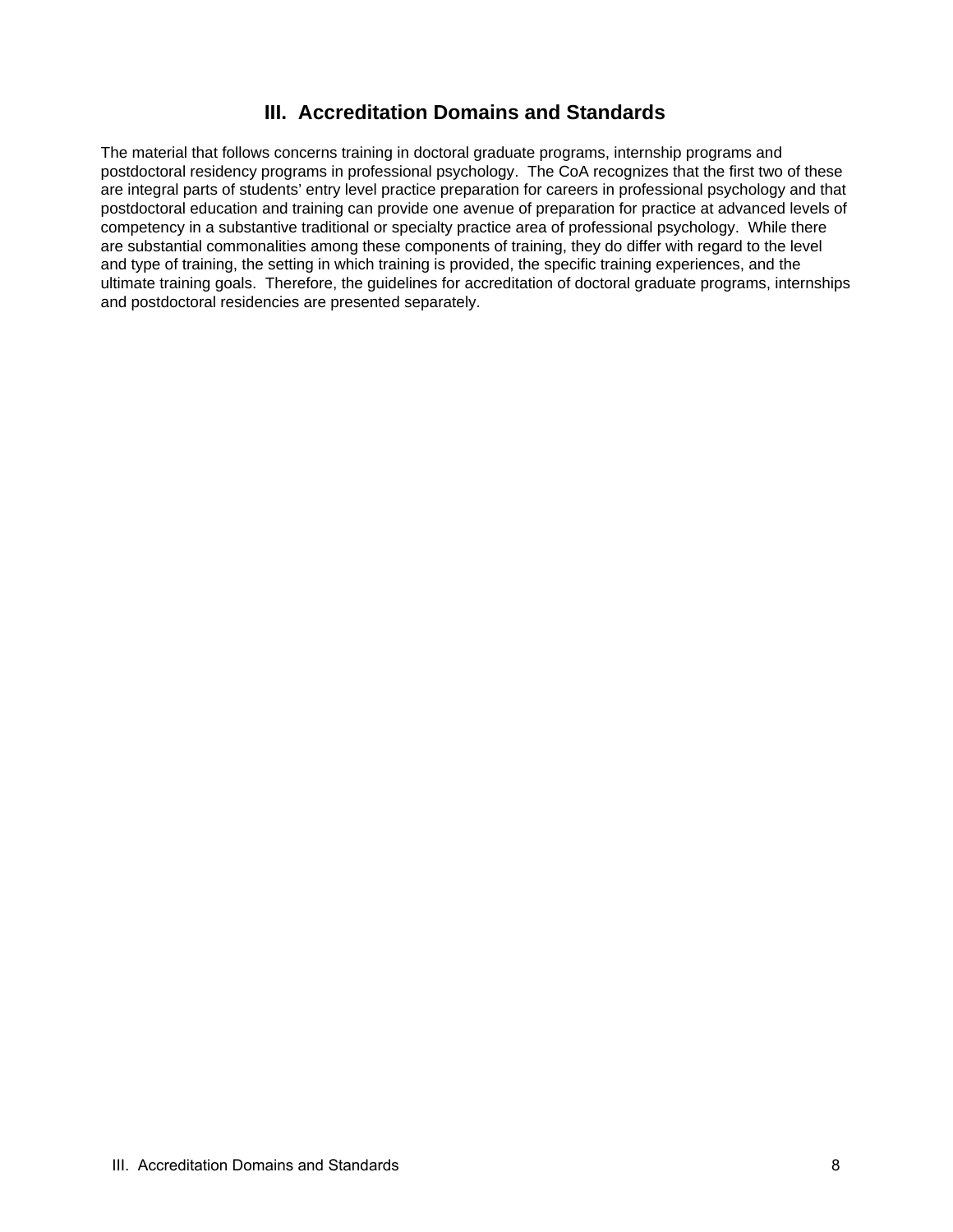# **A. Doctoral Graduate Programs**

### **Domain A: Eligibility**

 **As a prerequisite for accreditation, the program's purpose must be within the scope of the accrediting body and must be pursued in an institutional setting appropriate for the doctoral education and training of professional psychologists.** 

- 1. The program offers doctoral education and training in psychology, one goal of which is to prepare students for the practice of professional psychology.
- 2. The program is sponsored by an institution of higher education accredited by a nationally recognized regional accrediting body in the United States or, in the case of Canadian programs, the institution is publicly recognized by the Association of Universities and Colleges of Canada as a member in good standing.
- 3. The program is an integral part of the mission of the academic department, college, school, or institution in which it resides. It is represented in the institution's operating budget and plans in a manner designed to enable the program to achieve its goals and objectives. The program must have students in sufficient number and the facilities necessary to ensure meaningful peer interaction, support, and socialization.
- 4. The program requires of each student a minimum of 3 full-time academic years of graduate study (or the equivalent thereof) and completion of an internship prior to awarding the doctoral degree. At least 2 of the 3 academic training years (or the equivalent thereof) must be at the institution from which the doctoral degree is granted, and at least 1 year of which must be in full-time residence (or the equivalent thereof) at that same institution.
- 5. The program engages in actions that indicate respect for and understanding of cultural and individual diversity. Throughout this document, the phrase "cultural and individual diversity" refers to diversity with regard to personal and demographic characteristics. These include, but are not limited to, age, disability, ethnicity, gender, gender identity, language, national origin, race, religion, culture, sexual orientation, and social economic status.<sup>2</sup>

 Respect for and understanding of cultural and individual diversity is reflected in the program's policies for the recruitment, retention, and development of faculty and students, and in its curriculum and field placements. The program has nondiscriminatory policies and operating conditions, and it avoids any actions that would restrict program access or completion on grounds that are irrelevant to success in graduate training or the profession.

 6. The program adheres to and makes available to all interested parties formal written policies and procedures that govern: academic admissions and degree requirements; administrative and financial assistance; student performance evaluation, feedback, advisement, retention and termination decisions, and due process and grievance procedures for students and faculty. It has policies and procedures that are consistent with those of its sponsor institution that pertain to faculty and student rights, responsibilities, and personal development.

<sup>&</sup>lt;sup>2</sup> See the current APA "Ethical Principles of Psychologists and Code of Conduct." Henceforth in this document whenever the phrase "cultural and individual diversity" appears, it shall be understood to refer to those characteristics identified in Section 5 of Domain A.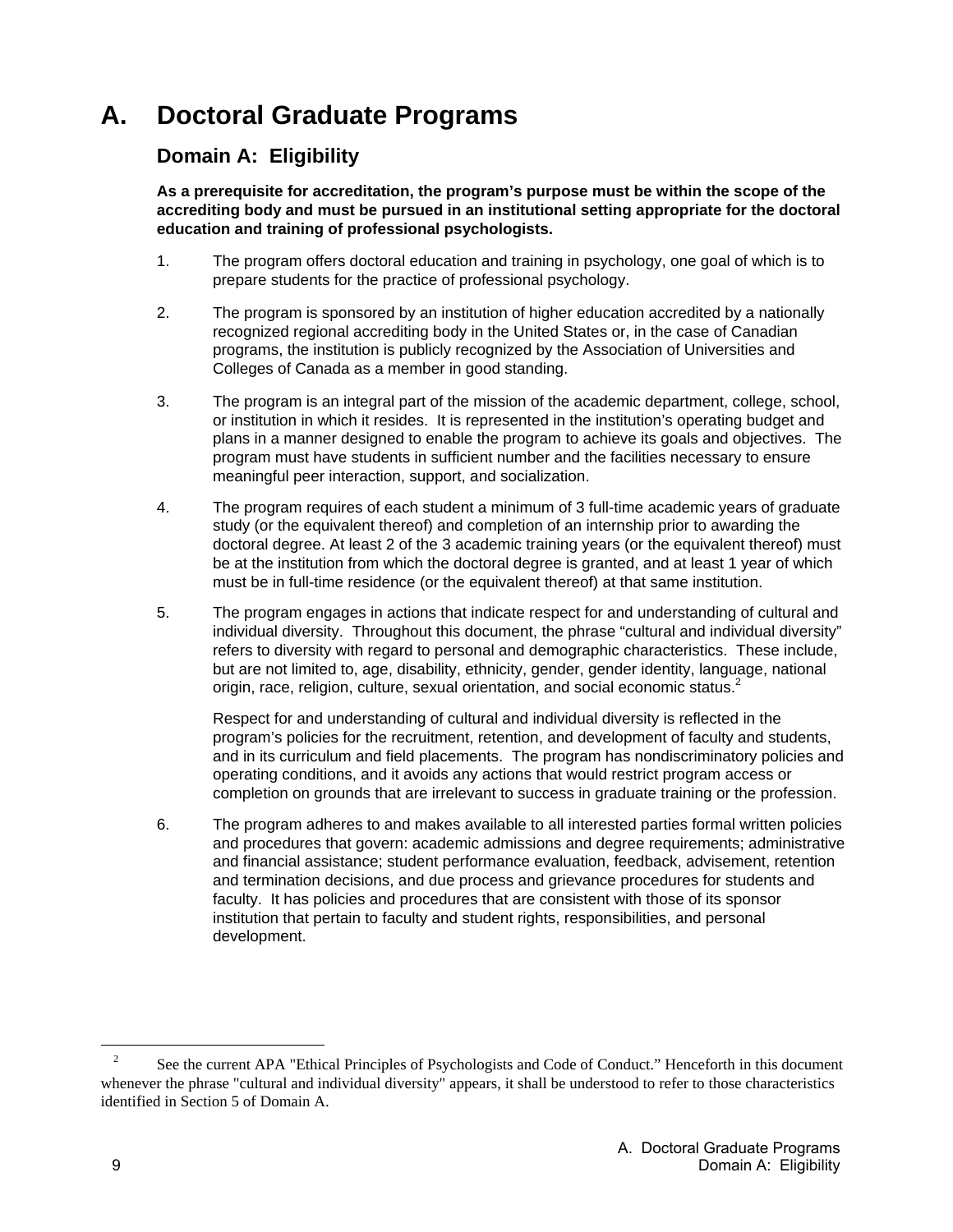### **Domain B: Program Philosophy, Objectives, and Curriculum Plan**

 **The program has a clearly specified philosophy of education and training, compatible with the mission of its sponsor institution and appropriate to the science and practice of psychology. The program's education and training model and its curriculum plan are consistent with this philosophy.**

- 1. The program publicly states an explicit philosophy of training by which it intends to prepare students for the practice of psychology. The program's philosophy, educational model, and curriculum plan should be substantially consistent with the mission, goals, and culture of the program's sponsor institution. They must also be consistent with the following principles of the discipline:
	- (a) Psychological practice is based on the science of psychology, which, in turn, is influenced by the professional practice of psychology; and
	- (b) Training for practice is sequential, cumulative, graded in complexity, and designed to prepare students for further organized training. $3$
- 2. The program specifies education and training objectives in terms of the competencies expected of its graduates. Those competencies must be consistent with:
	- (a) The program's philosophy and training model;
	- (b) The substantive area(s) of professional psychology for which the program prepares students at the entry level of practice;
	- (c) An understanding of professional issues, including ethical, legal, and quality assurance principles.
- 3. In achieving its objectives, the program has and implements a clear and coherent curriculum plan that provides the means whereby all students can acquire and demonstrate substantial understanding of and competence in the following areas:
	- (a) The breadth of scientific psychology, its history of thought and development, its research methods, and its applications. To achieve this end, the students shall be exposed to the current body of knowledge in at least the following areas: biological aspects of behavior; cognitive and affective aspects of behavior; social aspects of behavior; history and systems of psychology; psychological measurement; research methodology; and techniques of data analysis;
	- (b) The scientific, methodological, and theoretical foundations of practice in the substantive area(s) of professional psychology in which the program has its training emphasis. To achieve this end, the students shall be exposed to the current body of knowledge in at least the following areas: individual differences in behavior; human development; dysfunctional behavior or psychopathology; and professional standards and ethics;
	- (c) Diagnosing or defining problems through psychological assessment and

<sup>&</sup>lt;sup>3</sup> The program's philosophy or model of training may be one identified through a national conference of psychologists, from which guidelines for professional education and training have been approved by conference delegates.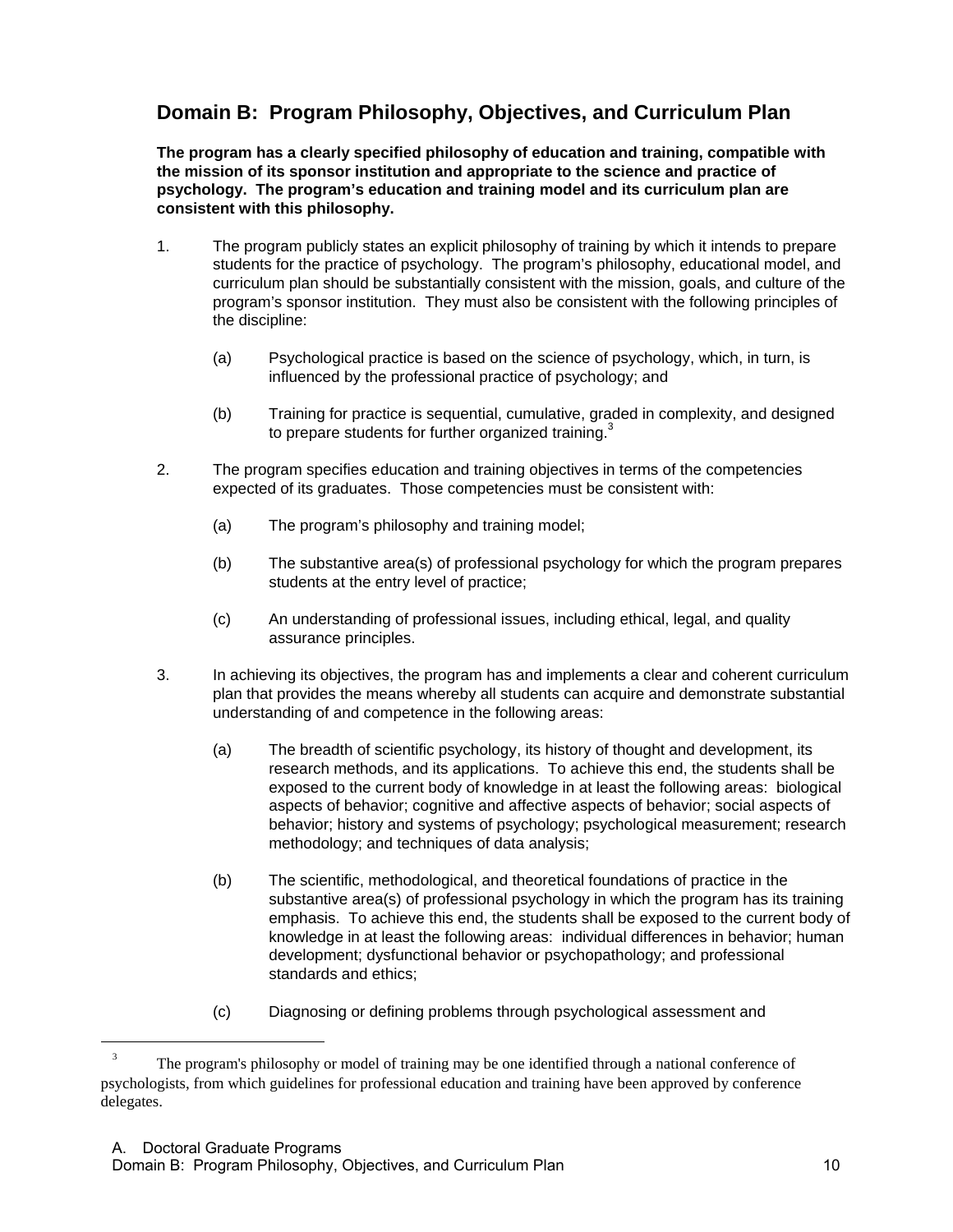measurement and formulating and implementing intervention strategies (including training in empirically supported procedures). To achieve this end, the students shall be exposed to the current body of knowledge in at least the following areas: theories and methods of assessment and diagnosis; effective intervention; consultation and supervision; and evaluating the efficacy of interventions;

- (d) Issues of cultural and individual diversity that are relevant to all of the above; and
- (e) Attitudes essential for life-long learning, scholarly inquiry, and professional problemsolving as psychologists in the context of an evolving body of scientific and professional knowledge.
- 4. Additionally, the program requires that its students receive adequate and appropriate practicum experiences. To this end the program should:
	- (a) Place students in settings that: are clearly committed to training; supervise students using an adequate number of appropriate professionals; and provide a wide range of training and educational experiences through applications of empirically supported intervention procedures;
	- (b) Integrate the practicum component of the students' education and training with the other elements of the program and provide adequate forums for the discussion of the practicum experience;
	- (c) Ensure that the sequencing, duration, nature, and content of these experiences are both appropriate for and consistent with the program's immediate and long-term training goals and objectives; and
	- (d) Describe and justify the sufficiency of practicum experiences required of students in preparation for an internship.

It is the program's responsibility to describe and document the manner by which students achieve knowledge and competence in these areas. Furthermore, given its stated goals and expected competencies, the program is expected to provide information regarding the minimal level of achievement it requires for students to satisfactorily progress through and graduate from the program, as well as evidence that it adheres to the minimum levels it has set.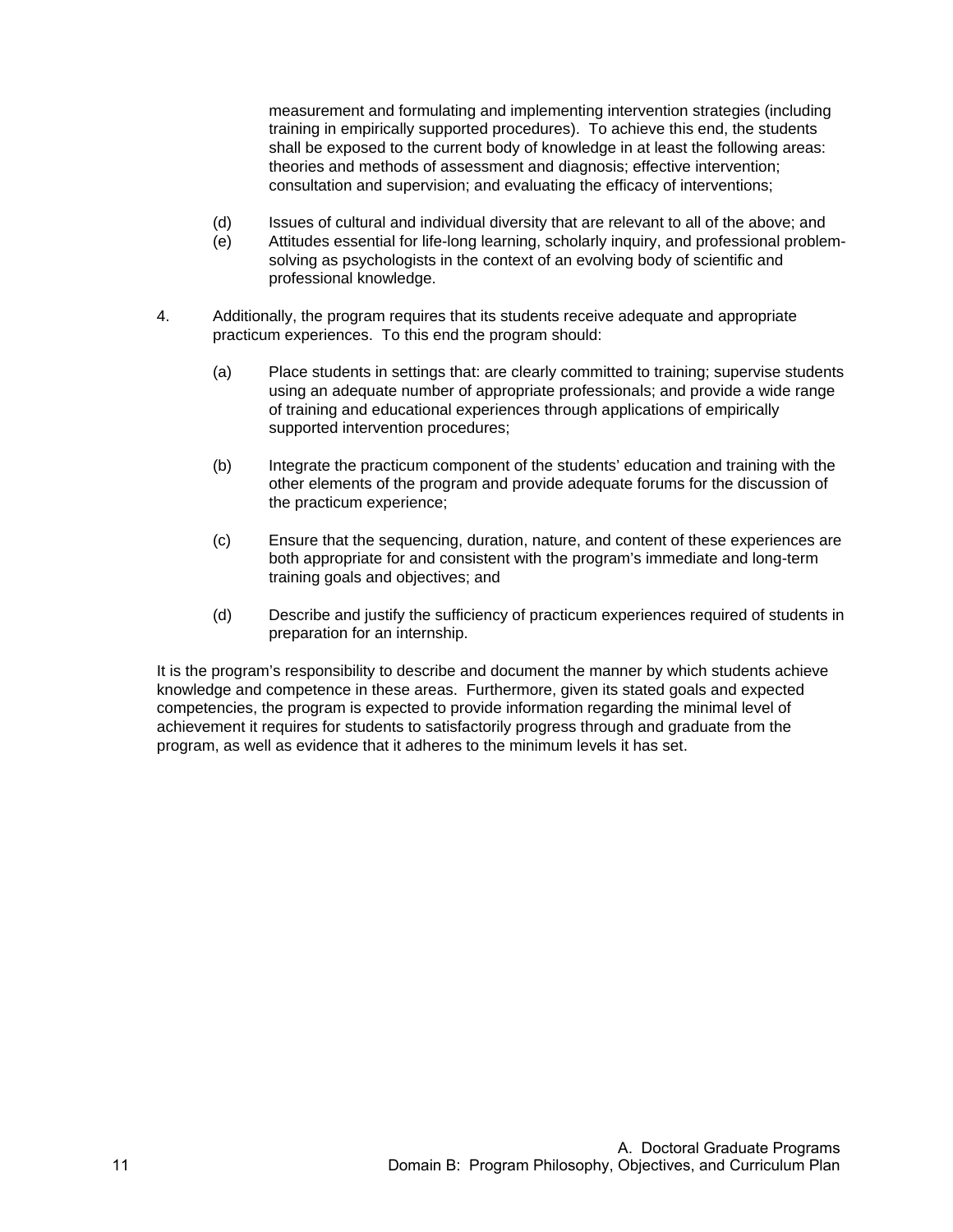### **Domain C: Program Resources**

#### **The program demonstrates that it has resources of appropriate quality and sufficiency to achieve its education and training goals and objectives.**

- 1. The program has an identifiable core faculty responsible for its leadership who:
	- (a) Include a designated leader who is a doctoral psychologist and is a member of the core faculty. The program director's credentials and expertise are consistent with the program's mission and goals and with the substantive area of professional psychology in which the program provides training. (This leadership position could be held by more than one individual);
	- (b) Function as an integral part of the academic unit of which the program is an element;
	- (c) Are sufficient in number for their academic and professional responsibilities;
	- (d) Have theoretical perspectives and academic and applied experiences appropriate to the program's goals and objectives;
	- (e) Demonstrate substantial competence and have recognized credentials in those areas which are at the core of the program's objectives and goals; and
	- (f) Are available to and function as appropriate role models for students in their learning and socialization into the discipline and profession.

 In addition to the core faculty, other individuals who hold faculty appointments at the institution may be used to augment and expand students' educational experiences. These adjunct faculty should be held to standards of competence appropriate to their role/contribution within the program (see 1d,e & f above).

- 2. The program has an identifiable body of students at different levels of matriculation who:
	- (a) Are of sufficient number to ensure opportunities for meaningful peer interaction, support, and socialization;
	- (b) By interest, aptitude, and prior achievement are of quality appropriate for the program's goals and objectives; and
	- (c) Reflect through their intellectual and professional development and intended career paths the program's goals, objectives, and philosophy.
- 3. The program has, and appropriately utilizes, the additional resources it needs to achieve its training goals and objectives. The program works with its academic unit and/or the administration of the sponsor institution to develop a plan for the acquisition of those additional resources that may be necessary for program maintenance and development. The resources should include:
	- (a) Financial support for training and educational activities;
	- (b) Clerical and technical support;
	- (c) Training materials and equipment;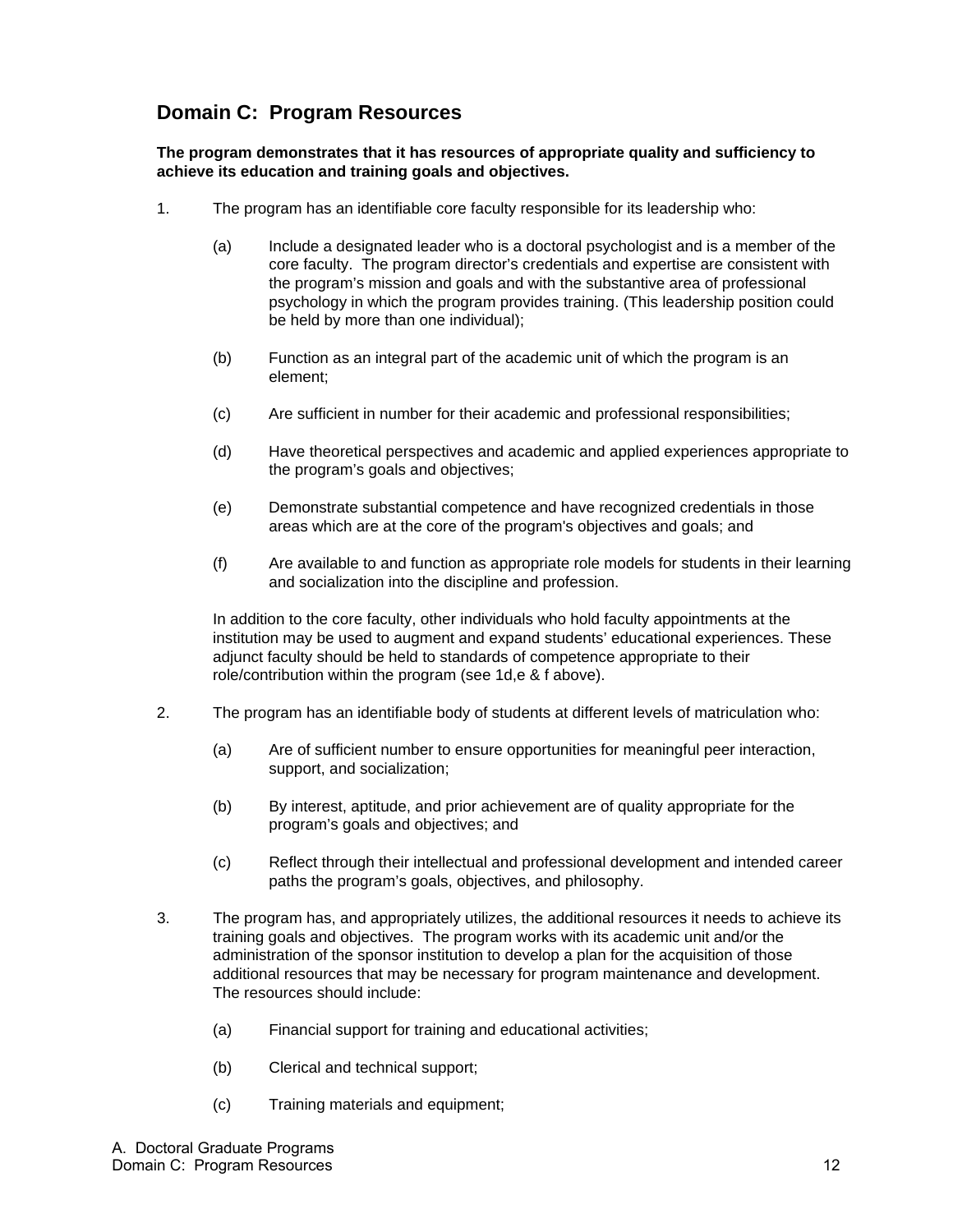- (d) Physical facilities;
- (e) Student support services; and
- (f) Access to or control over practicum training sites and facilities that are appropriate to the program's goals, objectives, and training model.
- 4. A graduate program may consist of, or be located under, a single administrative entity (institution, agency, school, department, etc.) or may take the form of a consortium. A consortium is comprised of multiple independently administered entities which have, in writing, formally agreed to pool resources to conduct a training or education program. Written consortial agreements should articulate:
	- (a) The nature and characteristics of the participating entities;
	- (b) The rationale for the consortial partnership;
	- (c) Each partner's commitment to the training/education program, its philosophy, model, and goals;
	- (d) Each partner's obligations regarding contributions and access to resources;
	- (e) Each partner's adherence to central control and coordination of the training program; and
	- (f) Each partner's commitment to uniform administration and implementation of the program's training principles, policies, and procedures addressing trainee/student admission, financial support, training resource access, potential performance expectations, and evaluations.

 An individual consortial partner (member entity) of an accredited consortium may not publicize itself as independently accredited unless it also has independently applied for and received accreditation.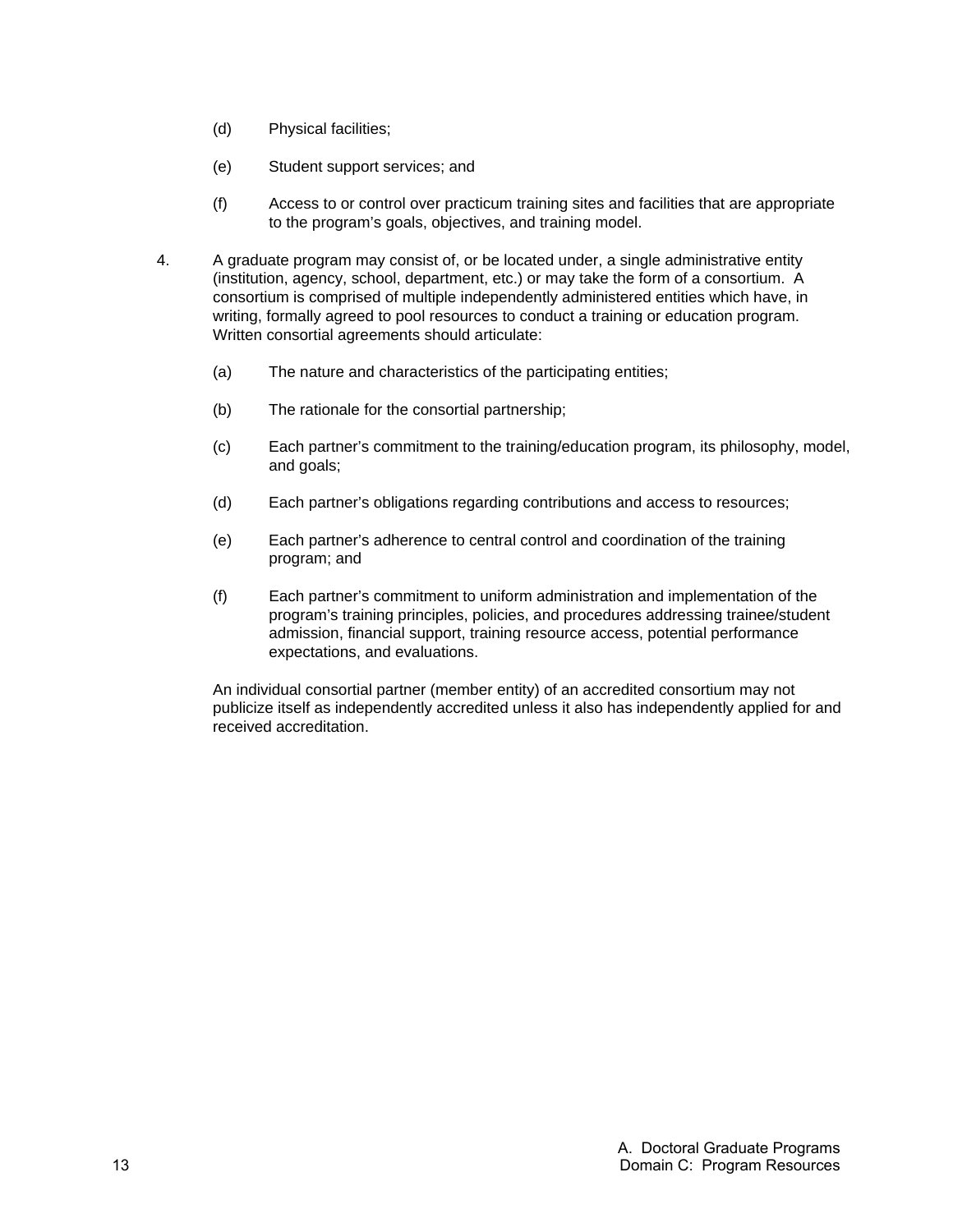### **Domain D: Cultural and Individual Differences and Diversity**

#### **The program recognizes the importance of cultural and individual differences and diversity in the training of psychologists.**

- 1. The program has made systematic, coherent, and long-term efforts to attract and retain students and faculty from differing ethnic, racial, and personal backgrounds into the program. Consistent with such efforts, it acts to ensure a supportive and encouraging learning environment appropriate for the training of diverse individuals and the provision of training opportunities for a broad spectrum of individuals. Further, the program avoids any actions that would restrict program access on grounds that are irrelevant to success in graduate training.<sup>4</sup>
- 2. The program has and implements a thoughtful and coherent plan to provide students with relevant knowledge and experiences about the role of cultural and individual diversity in psychological phenomena as they relate to the science and practice of professional psychology. The avenues by which these goals are achieved are to be developed by the program.

<sup>&</sup>lt;sup>4</sup> This requirement does not exclude programs from having a religious affiliation or purpose and adopting and applying admission and employment policies that directly relate to this affiliation or purpose so long as: (1) Public notice of these policies has been made to applicants, students, faculty, or staff before their application or affiliation with the program; and (2) the policies do not contravene the intent of other relevant portions of this document or the concept of academic freedom. These policies may provide a preference for persons adhering to the religious purpose or affiliation of the program, but they shall not be used to preclude the admission, hiring, or retention of individuals because of the personal and demographic characteristics described in Domain A, Section 5 of this document (and referred to as cultural and individual diversity). This footnote is intended to permit religious policies as to admission, retention, and employment only to the extent that they are protected by the United States Constitution. It will be administered as if the United States Constitution governed its application.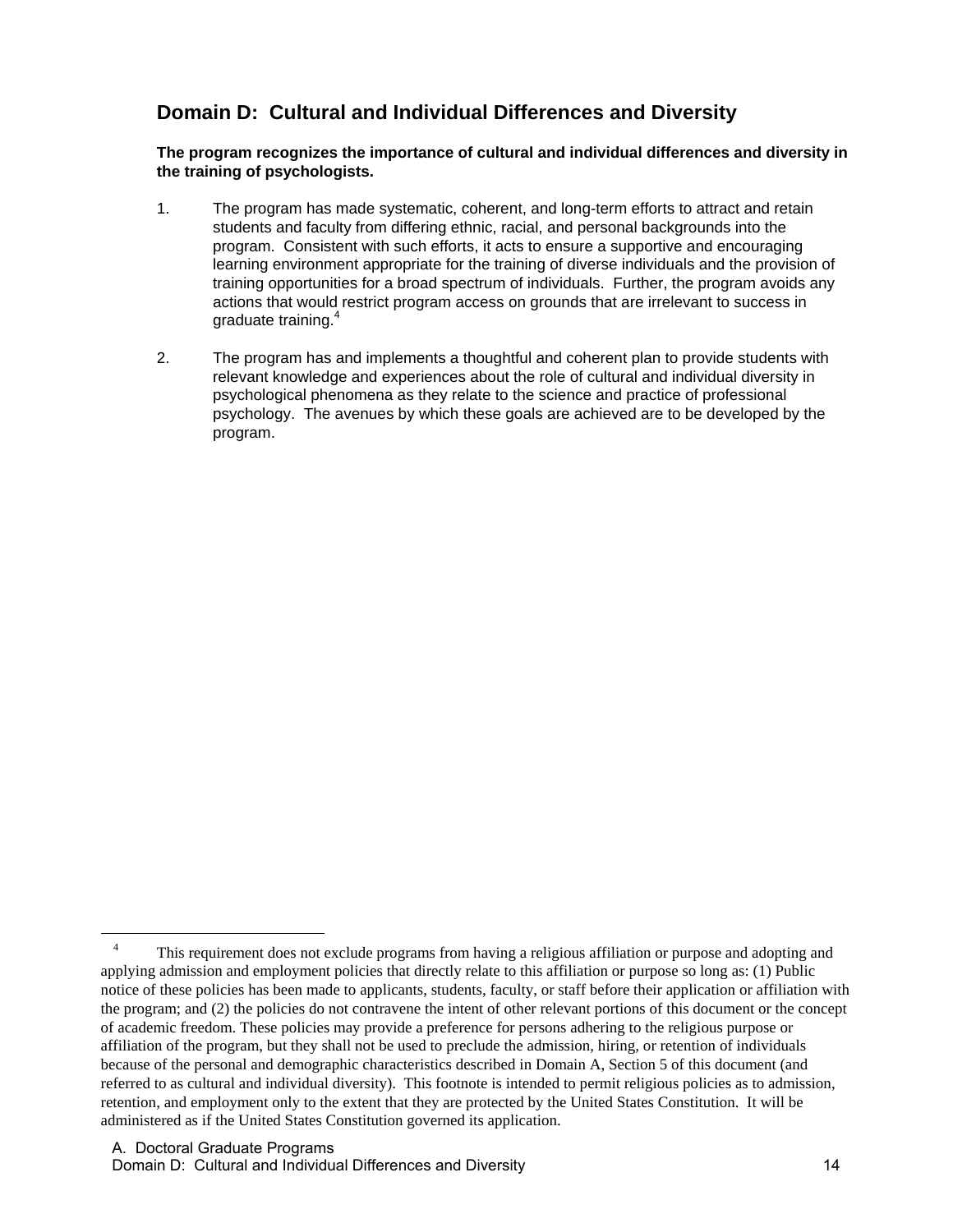### **Domain E: Student-Faculty Relations**

 **The program demonstrates that its education, training, and socialization experiences are characterized by mutual respect and courtesy between students and faculty and that it operates in a manner that facilitates students' educational experiences**.

- 1. The program recognizes the rights of students and faculty to be treated with courtesy and respect. In order to maximize the quality and effectiveness of students' learning experiences, all interactions among students, faculty, and staff should be collegial and conducted in a manner that reflects the highest standards of the scholarly community and of the profession (see the current APA "Ethical Principles of Psychologists and Code of Conduct"). The program has an obligation to inform students of these principles and of their avenues of recourse should problems with regard to them arise.
- 2. Program faculty are accessible to students and provide them with a level of guidance and supervision that actively encourages timely completion of the program. The faculty provide appropriate professional role models and engage in actions that promote the students' acquisition of knowledge, skills, and competencies consistent with the program's training goals.
- 3. The program shows respect for cultural and individual diversity among their students by treating them in accord with the principles contained in Domain A, Section 5 of this document.
- 4. At the time of admission, the program provides the students with written policies and procedures regarding program and institution requirements and expectations regarding students' performance and continuance in the program and procedures for the termination of students. Students receive, at least annually, written feedback on the extent to which they are meeting the program's requirements and performance expectations. Such feedback should include:
	- (a) Timely, written notification of all problems that have been noted and the opportunity to discuss them;
	- (b) Guidance regarding steps to remediate all problems (if remediable); and
	- (c) Substantive, written feedback on the extent to which corrective actions are or are not successful in addressing the issues of concern.

 In all matters relevant to the evaluation of students' performance, programs must adhere to their institution's regulations and local, state, and federal statutes regarding due process and fair treatment of students.

 5. Each program will be responsible for keeping information and records of all formal complaints and grievances, of which it is aware, filed against the program and/or against individuals associated with the program since its last accreditation site visit. The Commission on Accreditation will examine programs' records of student complaints as part of its periodic review of programs.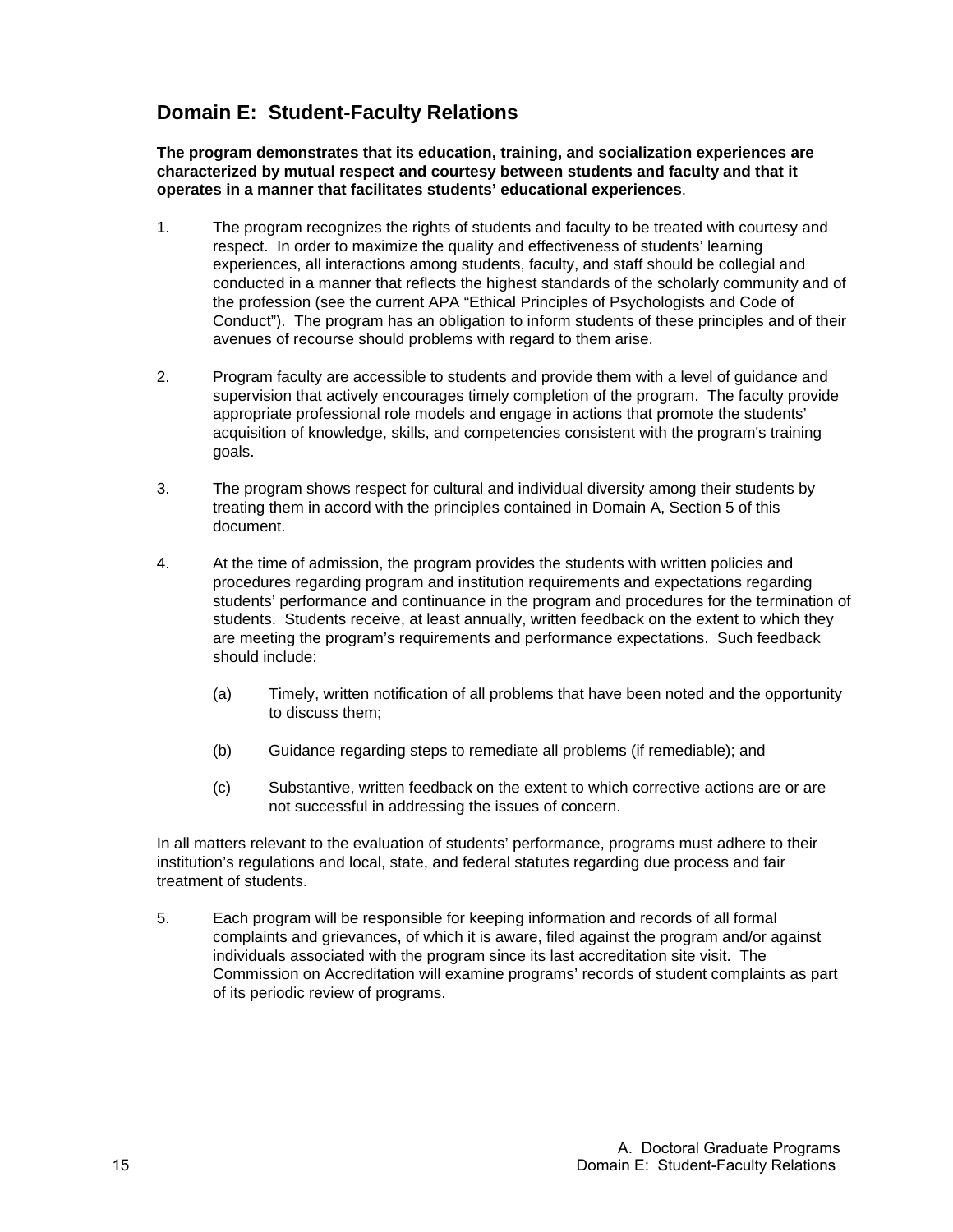### **Domain F: Program Self-Assessment and Quality Enhancement**

 **The program demonstrates a commitment to excellence through self-study, which assures that its goals and objectives are met, enhances the quality of professional education and training obtained by its students, and contributes to the fulfillment of its sponsor institution's mission.** 

- 1. The program, with appropriate involvement from its students, engages in regular, ongoing self-studies that address:
	- (a) Its effectiveness in achieving program goals and objectives in terms of outcome data (i.e., while students are in the program and after completion);
	- (b) How its goals and objectives are met through graduate education and professional training (i.e., its processes); and
	- (c) Its procedures to maintain current achievements or to make program changes as necessary.
- 2. The program demonstrates commitment to excellence through periodic systematic reviews of its goals and objectives, training model, curriculum, and the outcome data related thereto, to ensure their appropriateness in relation to:
	- (a) Its sponsor institution's mission and goals;
	- (b) Local, state/provincial, regional, and national needs for psychological services;
	- (c) National standards of professional practice;
	- (d) The evolving body of scientific and professional knowledge that serves as the basis of practice; and
	- (e) Its graduates' job placements and career paths.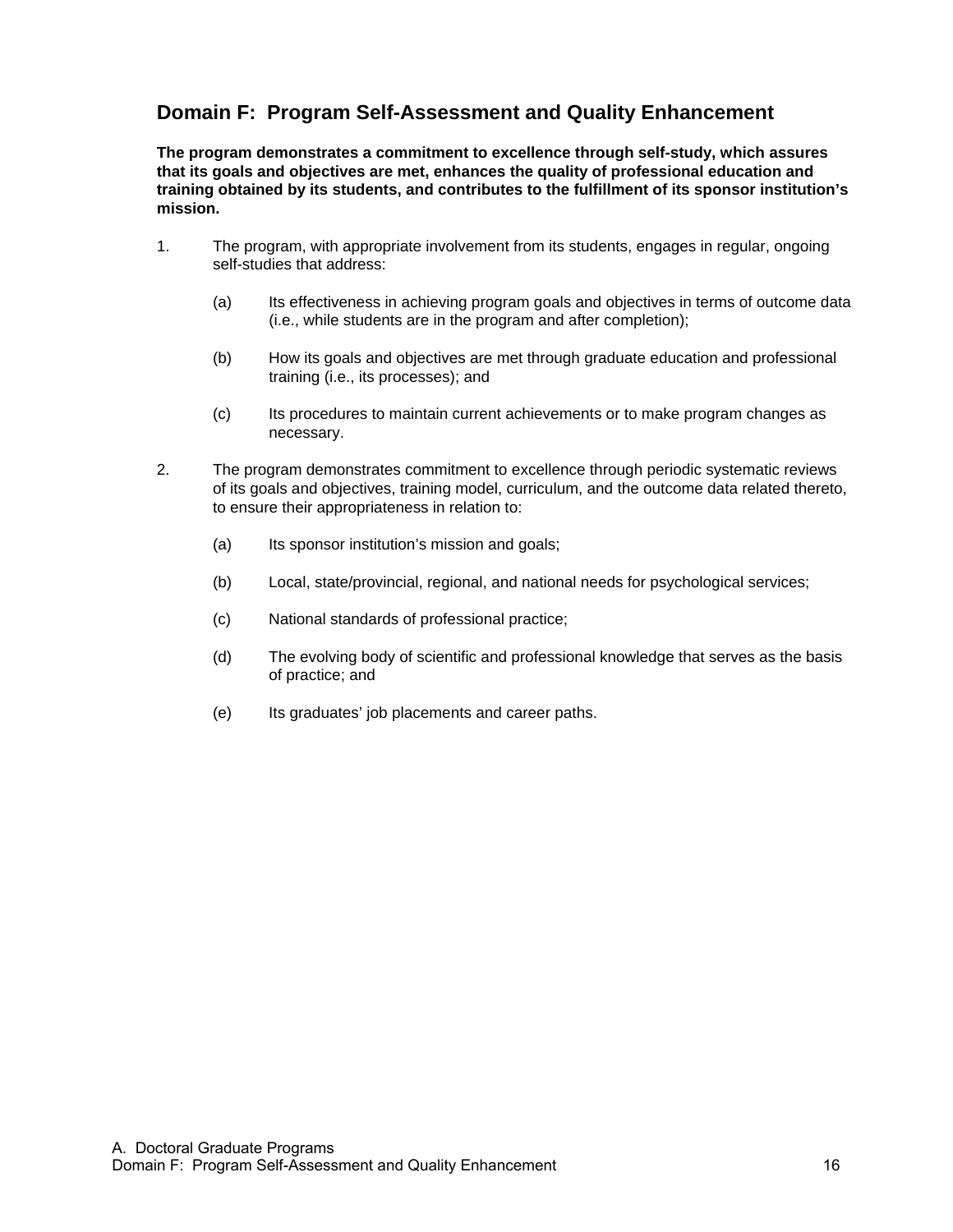### **Domain G: Public Disclosure**

 **The program demonstrates its commitment to public disclosure by providing written materials and other communications that appropriately represent it to the relevant publics.**

- 1. The program is described accurately and completely in documents that are available to current students, prospective students, and other "publics." The descriptions of the program should include:
	- (a) Its goals, objectives, and training model; its requirements for admission and graduation; curriculum; its faculty, students, facilities, and other resources; its administrative policies and procedures; the kinds of research and practicum experiences it provides; and its education and training outcomes; and
	- (b) Its status with regard to accreditation, including the specific academic program covered by that status, and the name, address, and telephone number of the Commission on Accreditation. The program should make available, as appropriate through its sponsor institution, such reports or other materials as pertain to the program's accreditation status.
- 2. This information should be presented in a manner that allows applicants to make informed decisions about entering the program.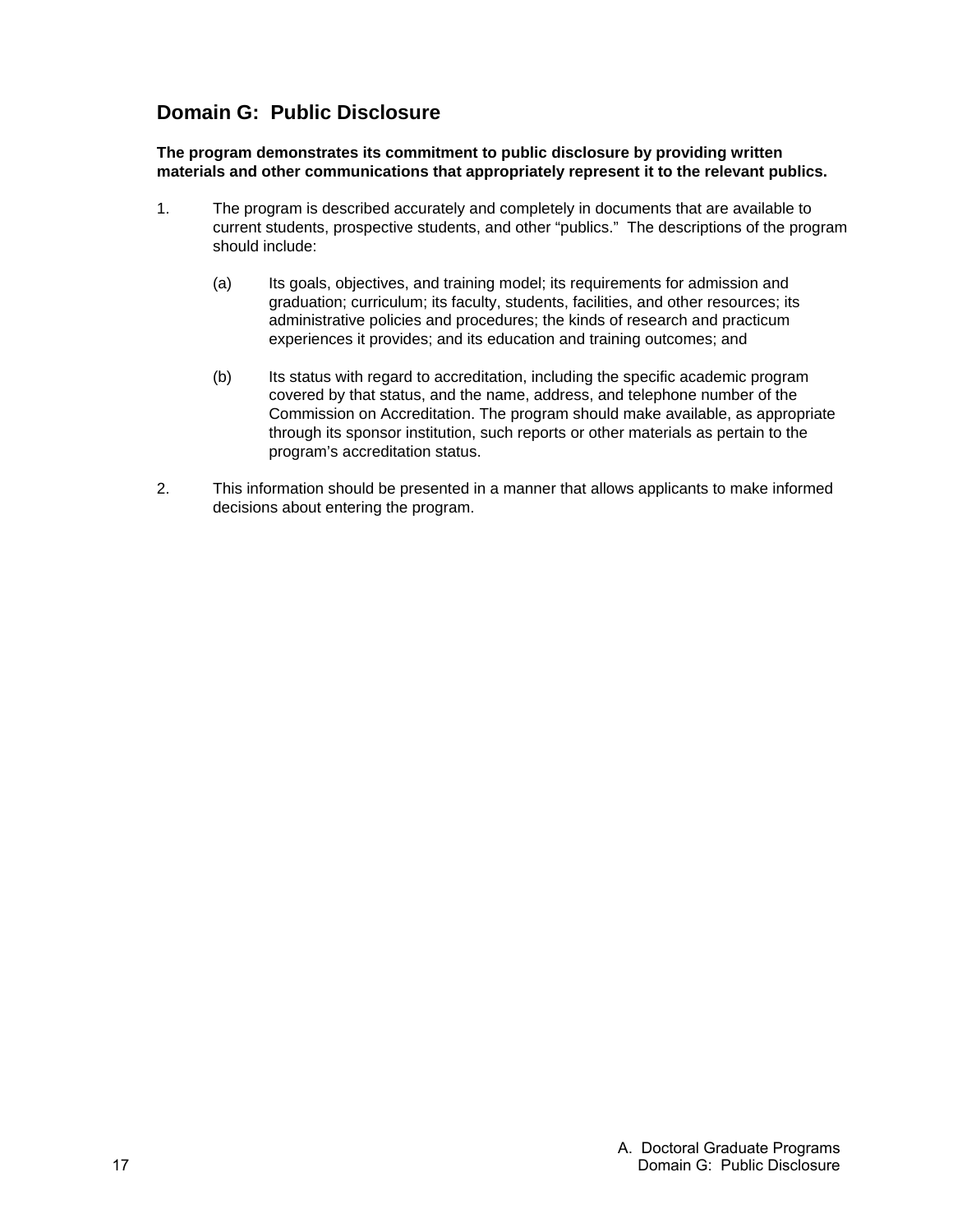### **Domain H: Relationship With Accrediting Body**

 **The program demonstrates its commitment to the accreditation process by fulfilling its responsibilities to the accrediting body from which its accredited status is granted.**

- 1. The program abides by the accrediting body's published policies and procedures, as they pertain to its recognition as an accredited program.
- 2. The program informs the accrediting body in a timely manner of changes in its environment, plans, resources, or operations that could alter the program's quality.
- 3. The program is in good standing with the accrediting body in terms of payment of fees associated with the maintenance of its accredited status.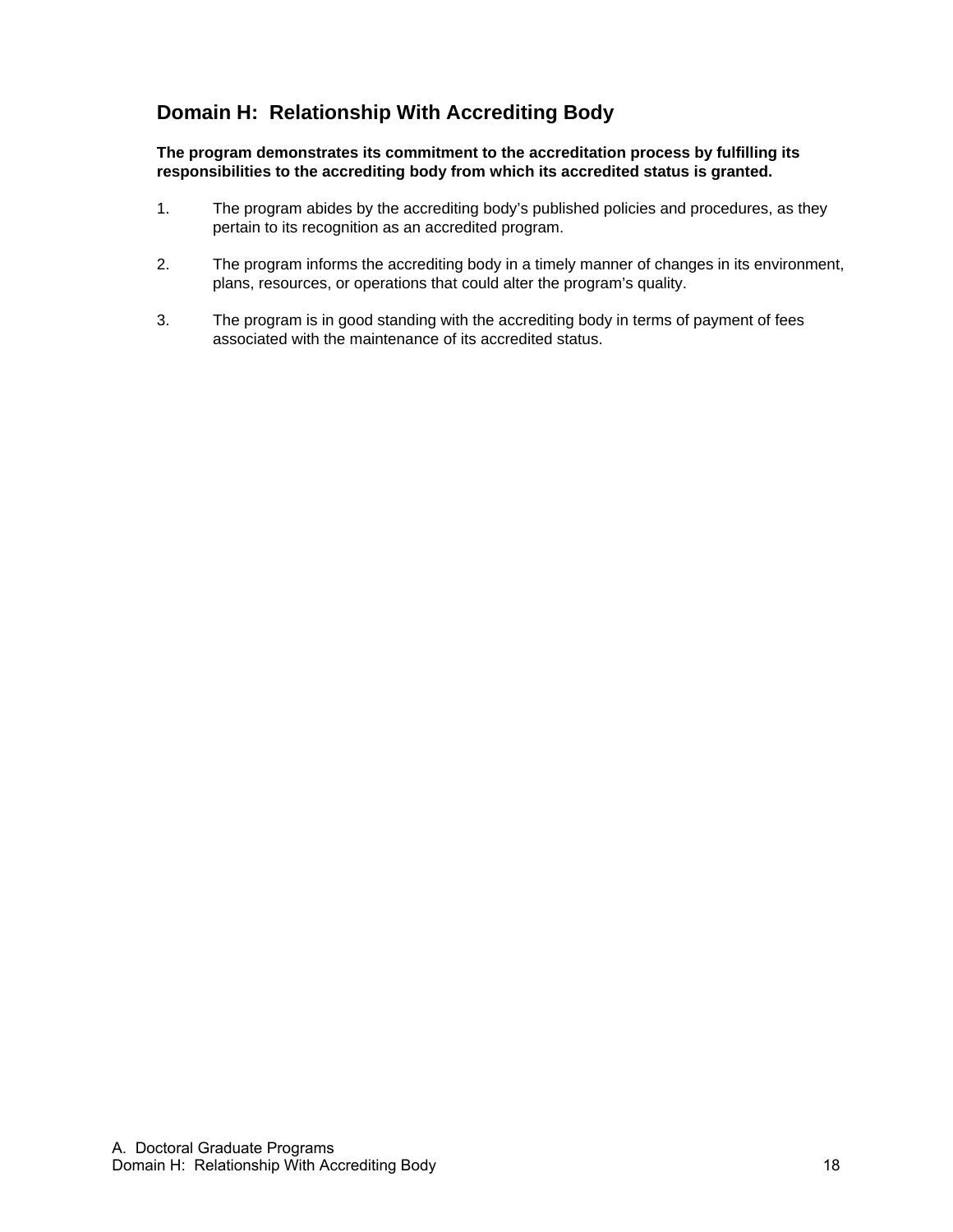#### **B. Internships**

### **Domain A: Eligibility**

 **As a prerequisite for accreditation, the program's purpose must be within the scope of the accrediting body and must be pursued in an institutional setting appropriate for the education and training of professional psychologists.**

- 1. The program offers internship education and training in psychology, one goal of which is to prepare students for the practice of professional psychology.
- 2. The program is sponsored by an institution or agency which has among its primary functions the provision of service to a population of recipients sufficient in number and variability to provide interns with adequate experiential exposure to meet its training purposes, goals, and objectives.
- 3. The program is an integral part of the mission of the institution in which it resides and is represented in the institution's operating budget and plans in a manner that enables the program to achieve its goals and objectives.
- 4. The program requires of each intern the equivalent of 1 year full-time training to be completed in no less than 12 months (10 months for school psychology internships) and no more than 24 months.
- 5. The program engages in actions that indicate respect for and understanding of cultural and individual diversity.<sup>5</sup> This is reflected in the program's policies for the recruitment, retention, and development of staff and interns and in didactic and experiential training that fosters an understanding of cultural and individual diversity as they relate to professional psychology. The program has nondiscriminatory policies and operating conditions and avoids any actions that would restrict program access on grounds that are irrelevant to success in an internship or the profession.
- 6. The program adheres to and makes available to all interested parties formal written policies and procedures that govern intern selection; practicum and academic preparation requirements; administrative and financial assistance; intern performance evaluation; feedback, advisement, retention and termination; and due process and grievance procedures for interns and training staff. It complies with other policies and procedures of the sponsor institution that pertain to staff and interns' rights, responsibilities, and personal development.

<sup>&</sup>lt;sup>5</sup> See Domain A, Section 5 of Doctoral Graduate Programs for the definition of cultural and individual diversity.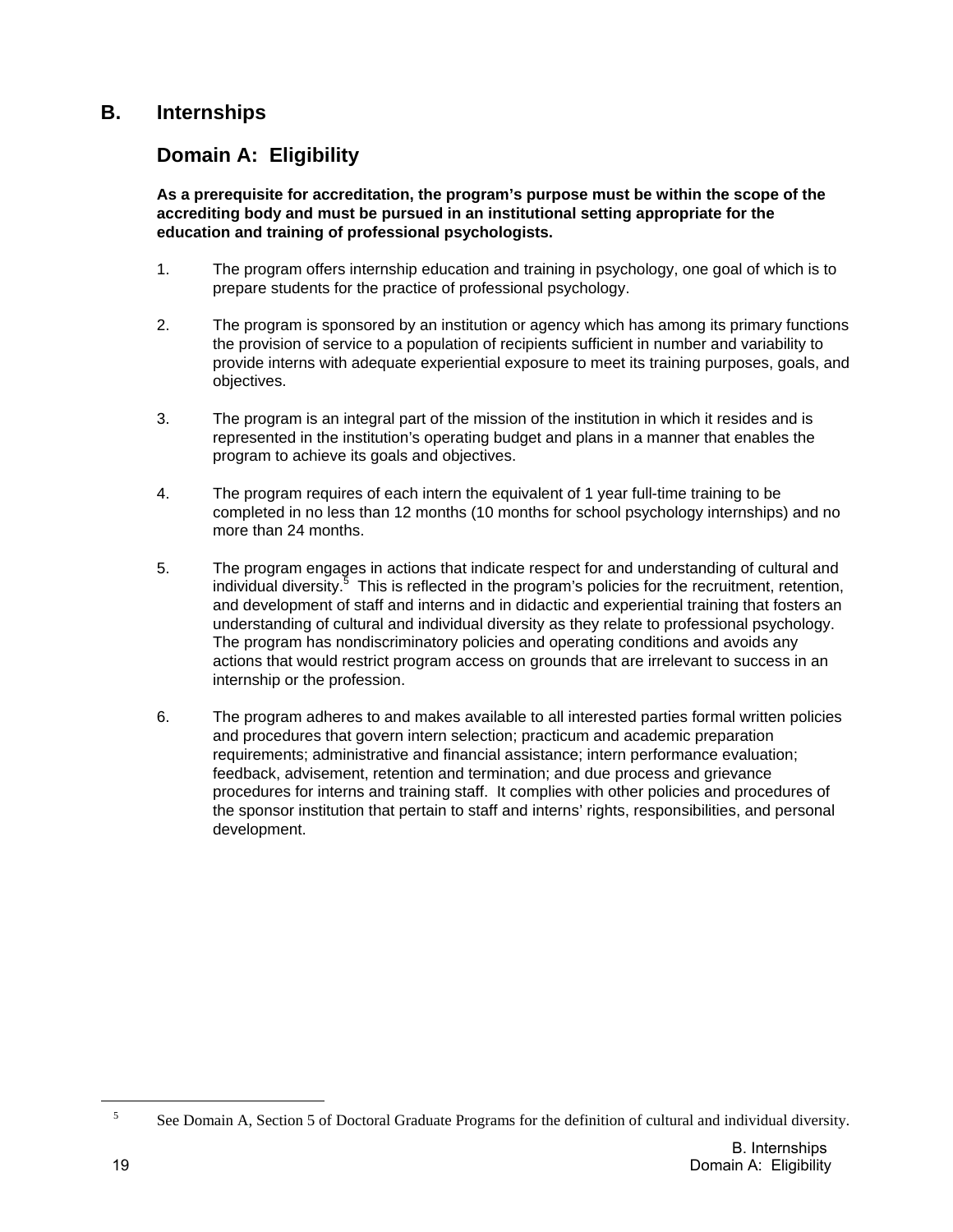### **Domain B: Program Philosophy, Objectives, and Training Plan**

 **The program has a clearly specified philosophy of training, compatible with the mission of its sponsor institution and appropriate to the practice of professional psychology. The internship is an organized professional training program with the goal of providing high quality training in professional psychology. The training model and goals are consistent with its philosophy and objectives. The program has a logical training sequence that builds upon the skills and competencies acquired during doctoral training.**

- 1. The program publicly states an explicit philosophy or model of professional training and education by which it intends to prepare students for the practice of professional psychology. The program's philosophy and educational model should be substantially consistent with the mission, goals, and culture of the program's sponsor institution. It must also be consistent with the following two principles of the discipline:
	- (a) Psychological practice is based on the science of psychology which, in turn, is influenced by the professional practice of psychology; and
	- (b) Training for practice is sequential, cumulative, and graded in complexity.
- 2. The program specifies education and training objectives in terms of the competencies expected of its graduates. Those competencies must be consistent with:
	- (a) The program's philosophy and training model; and
	- (b) The substantive area(s) of professional psychology for which the program prepares its interns for the entry level of practice (see Scope of Accreditation for definition of substantive areas).
- 3. The internship is an organized program. It consists of a properly administered, planned, structured, and programmed sequence of professionally supervised training experiences that are characterized by greater depth, breadth, duration, frequency, and intensity than practicum training. The training program includes the following:
	- (a) The program's training activities are structured in terms of their sequence, intensity, duration, and frequency as well as planned and programmed in the modality of the training activities and their content;
	- (b) The primary training method is experiential (i.e., service delivery in direct contact with service recipients). The experiential training component includes socialization into the profession of psychology and is augmented by other appropriately integrated modalities, such as mentoring, didactic exposure, role-modeling and enactment, observational/vicarious learning, supervisory or consultative guidance;
	- (c) Intern supervision is regularly scheduled and sufficient relative to the intern's professional responsibility assuring at a minimum that a full-time intern will receive 4 hours of supervision per week, at least 2 hours of which will include individual supervision;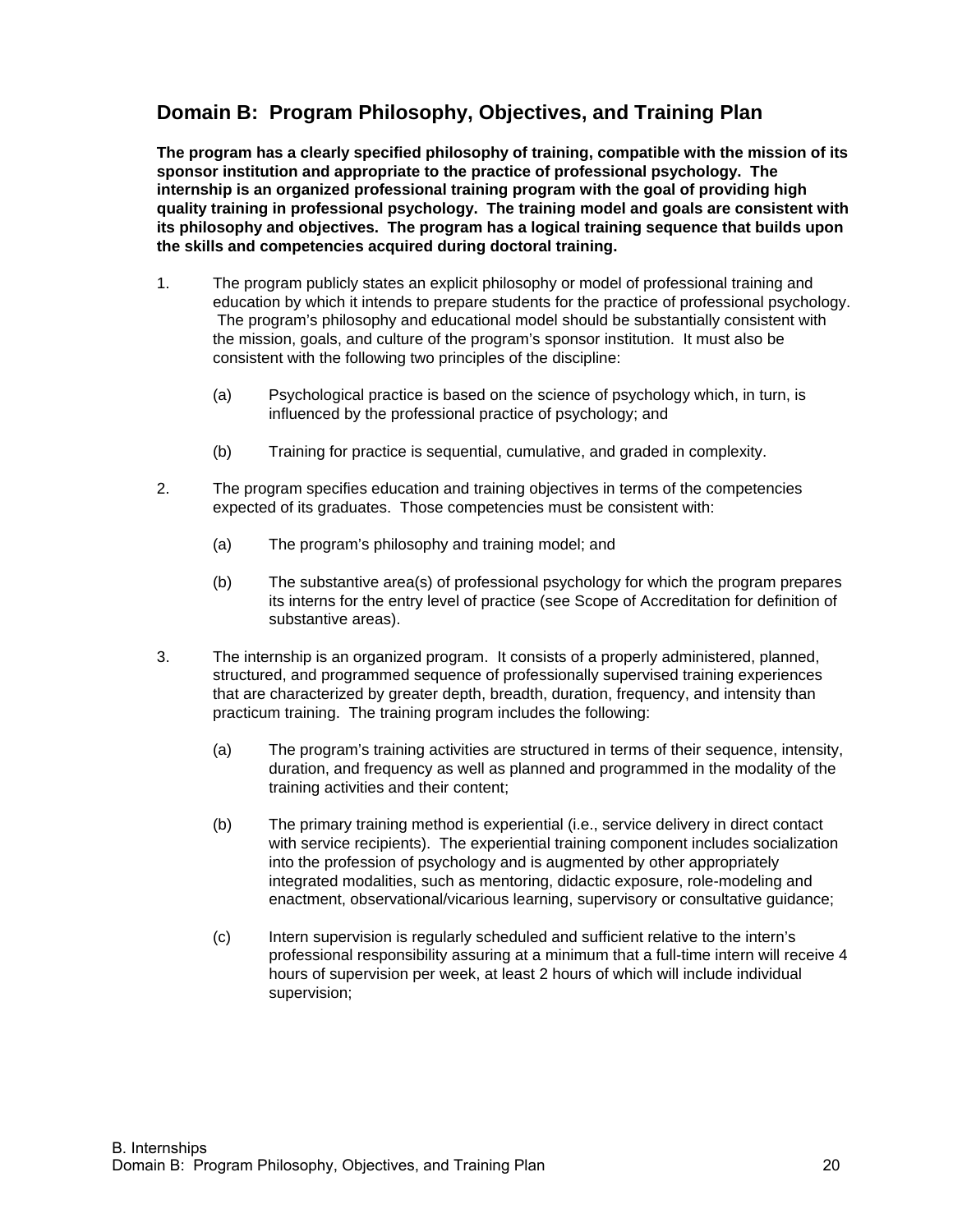- (d) The content of internship training activities addresses the application of psychological concepts and current scientific knowledge, principles, and theories to the professional delivery of psychological services to the consumer public; professional conduct and ethics; and standards for providers of psychological services;
- (e) The program has an administrative structure and process which systematically coordinates, controls, directs, and organizes the training activity and resources; and
- (f) The program has a designated leader who is a doctoral psychologist, appropriately credentialed (i.e., licensed, registered, or certified) to practice psychology in the jurisdiction in which the internship is located and who is primarily responsible for directing the training program.
- 4. In achieving its objectives, the program requires that all interns demonstrate an intermediate to advanced level of professional psychological skills, abilities, proficiencies, competencies, and knowledge in the areas of:
	- (a) Theories and methods of assessment and diagnosis and effective intervention (including empirically supported treatments);
	- (b) Theories and/or methods of consultation, evaluation, and supervision;
	- (c) Strategies of scholarly inquiry; and
	- (d) Issues of cultural and individual diversity that are relevant to all of the above.
- 5. The program has the responsibility to further the training experiences of its interns and to promote the integration of practice and scholarly inquiry. Consistent with these responsibilities, the program should:
	- (a) Demonstrate that interns' service delivery tasks and duties are primarily learning oriented and that training considerations take precedence over service delivery and revenue generation; and
	- (b) Ensure that the interns' educational and practicum experiences are consistent with the program's model, philosophy, and training goals and are appropriate for doctoral training in professional psychology.

Furthermore, given its stated goals and expected competencies, the program is expected to provide information regarding the minimal level of achievement it requires for interns to satisfactorily progress through and complete the internship program, as well as evidence that it adheres to the minimum levels it has set.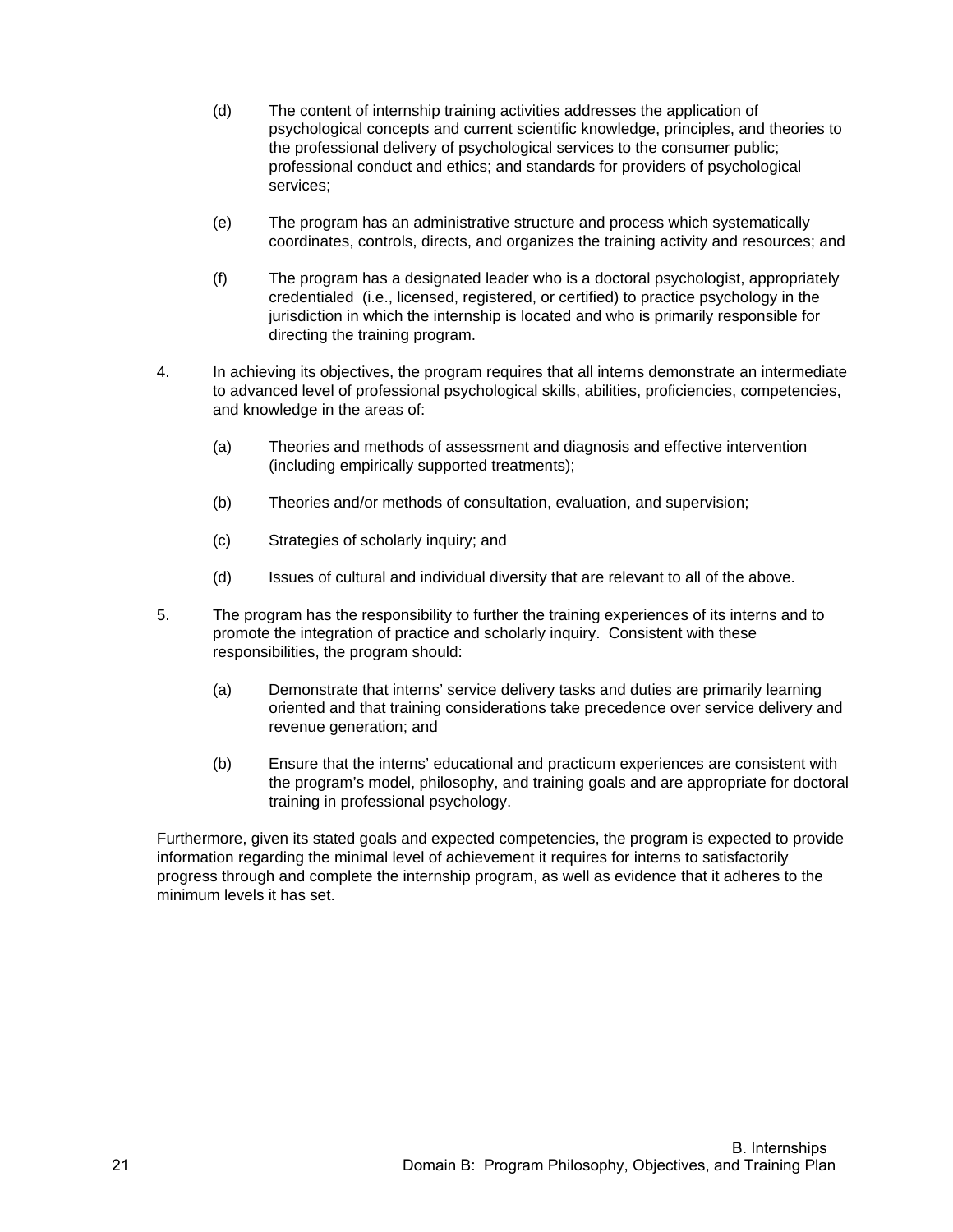### **Domain C: Program Resources**

#### **The program demonstrates that it possesses resources of appropriate quality and sufficiency to achieve its training goals and objectives.**

- 1. The program has formally designated intern training supervisors who:
	- (a) Function as an integral part of the site where the program is housed and have primary responsibility for professional service delivery;
	- (b) Are sufficient in number to accomplish the program's service delivery and supervision of training activities and goals;
	- (c) Are doctoral-level psychologists who have primary professional (clinical) responsibility for the cases on which they provide supervision, and are appropriately credentialed (i.e., licensed, registered or certified) to practice psychology in the jurisdiction in which the internship is located;
	- (d) Are responsible for reviewing with the interns the relevant scientific and empirical bases for the professional services delivered by the interns;
	- (e) Are of appropriate quality for the program's philosophy or training model and goals;
	- (f) Participate actively in the program's planning, its implementation, and its evaluation; and
	- (g) Serve as professional role models to the interns consistent with the training goals and objectives.

 In addition to the designated intern training staff, the program may include appropriately qualified adjunct staff/supervisors to augment and expand interns' training experiences, provided these adjuncts are integrated into the program and are held to standards of competence appropriate to their role/contribution within the program (as in 1 d, e & g above).

- 2. The program has an identifiable body of interns who:
	- (a) Are of sufficient number to ensure meaningful peer interaction, support, and socialization;
	- (b) Are either in the process of completing a doctoral degree in professional psychology from a regionally accredited, degree-granting institution in the United States or have completed a doctoral degree in psychology in a field other than professional psychology and are certified by a director of graduate professional psychology training as having participated in an organized program in which the equivalent of pre-internship training has been acquired at a regionally accredited degree-granting institution in the United States. In the case of Canadian programs, the institution is publicly recognized as a member in good standing by the Association of Universities and Colleges of Canada;
	- (c) Have completed adequate and appropriate supervised practicum training, which must include face-to-face delivery of professional psychological services;
	- (d) Have interests, aptitudes, and prior academic and practicum experiences that are appropriate for the internship's goals and objectives;
	- (e) Have an understanding of the program's philosophy, goals, and model of training;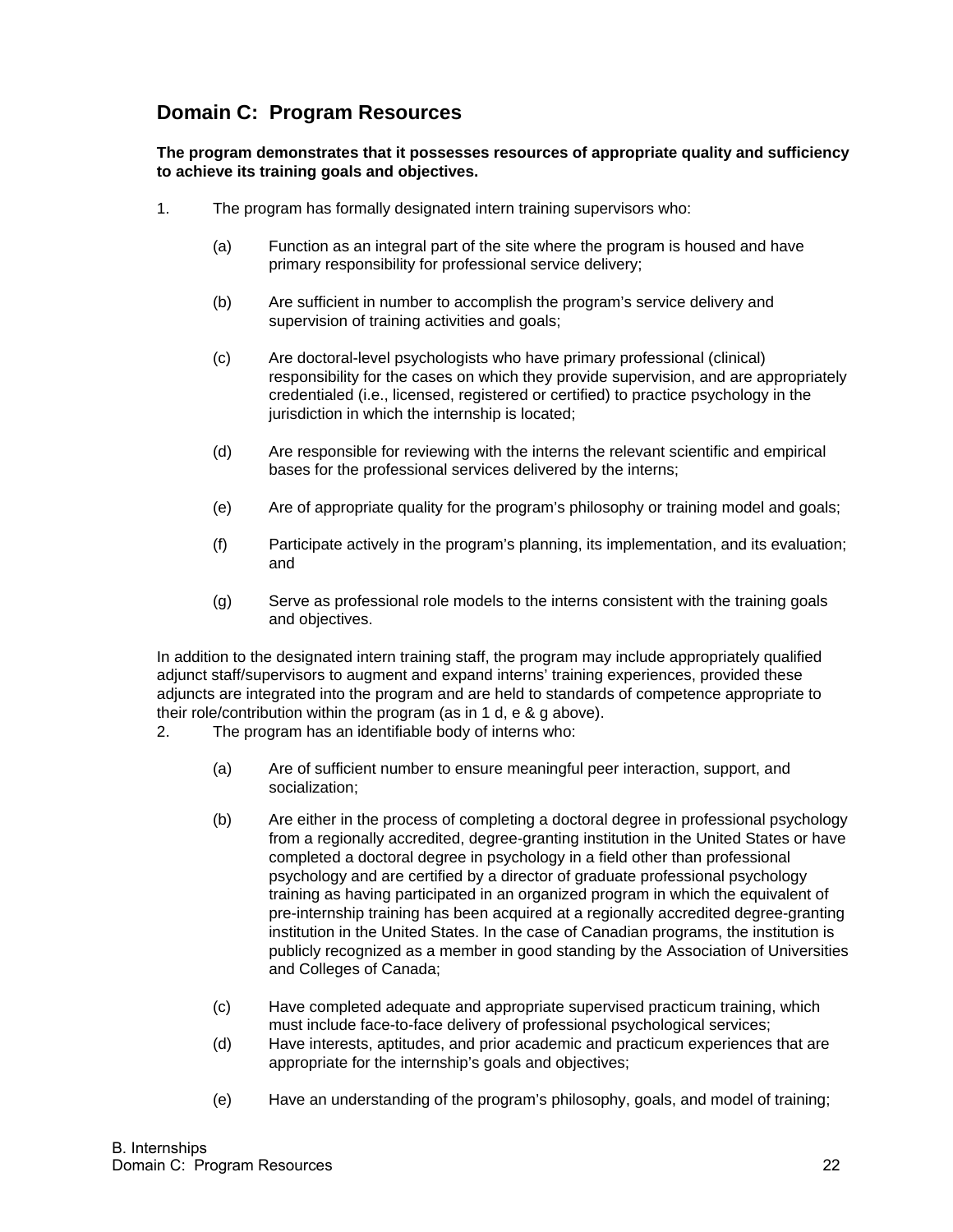- (f) Have meaningful involvement in those activities and decisions that serve to enhance internship training and education; and
- (g) Have a training status at the site that is officially recognized in the form of a title or designation such as "psychology intern" (consistent with the licensing laws of the jurisdiction in which the internship is located).
- 3. The program has the necessary additional resources required to achieve its training goals and objectives. The program works with the administration of the sponsor institution to develop a plan for the acquisition of those additional resources that may be necessary for program development. These should include:
	- (a) Financial support for its intern stipends, staff, and training activities;
	- (b) Clerical and technical support;
	- (c) Training materials and equipment;
	- (d) Physical facilities and training settings; and
	- (e) Training settings appropriate to the program's training model.
- 4. An internship program may consist of, or be located under, a single administrative entity (institution, agency, school, department, etc.) or may take the form of a consortium. A consortium is comprised of multiple independently administered entities which have, in writing, formally agreed to pool resources to conduct a training or education program. Written consortial agreements should articulate:
	- (a) The nature and characteristics of the participating entities;
	- (b) The rationale for the consortial partnership;
	- (c) Each partner's commitment to the training/education program, its philosophy, model, and goals;
	- (d) Each partner's obligations regarding contributions and access to resources;
	- (e) Each partner's adherence to central control and coordination of the training program; and
	- (f) Each partner's commitment to uniform administration and implementation of the program's training principles, policies, and procedures addressing trainee/student admission, financial support, training resource access, potential performance expectations, and evaluations.

 An individual consortial partner (member entity) of an accredited consortium may not publicize itself as independently accredited unless it also has independently applied for and received accreditation.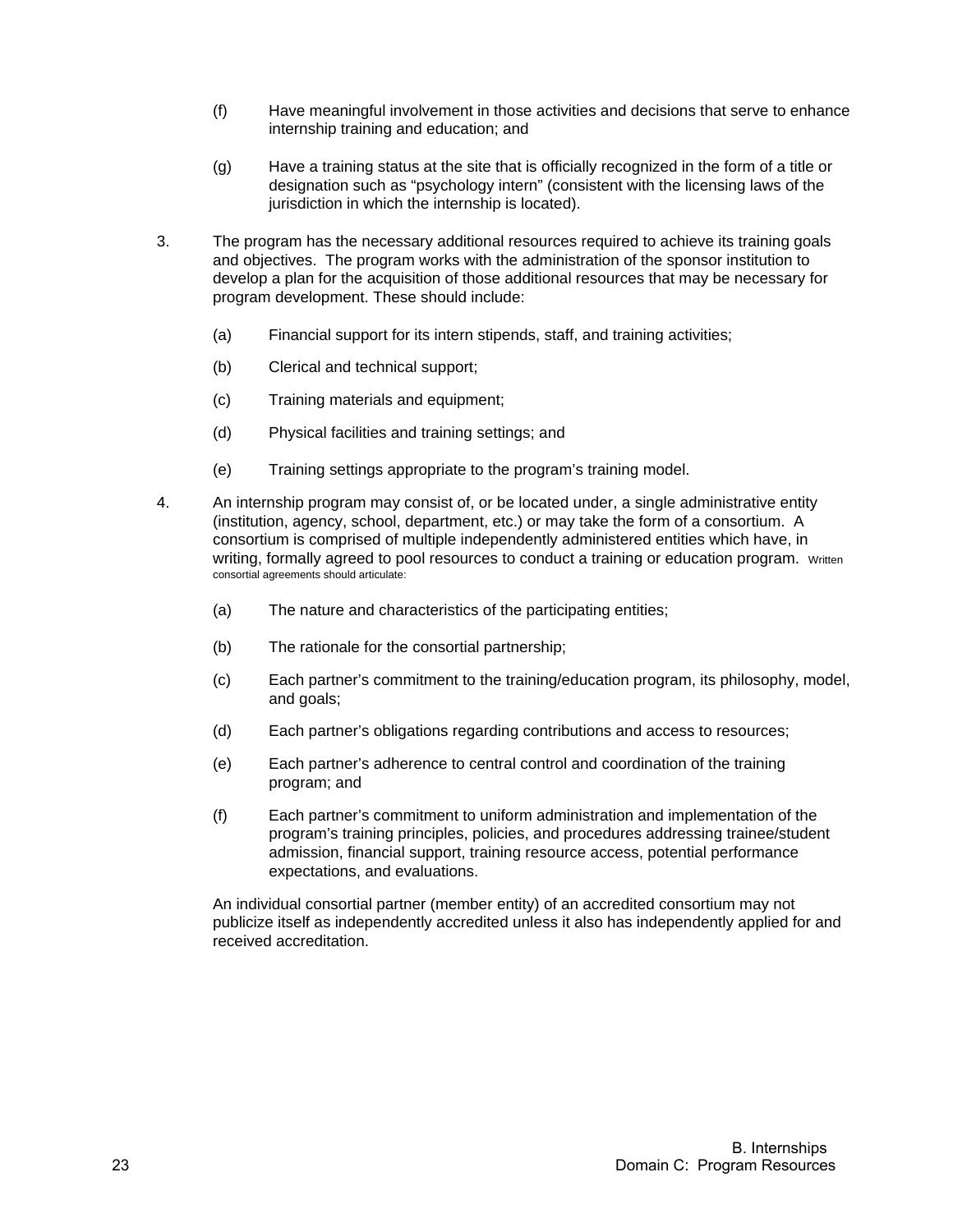### **Domain D: Cultural and Individual Differences and Diversity**

#### **The program recognizes the importance of cultural and individual differences and diversity in the training of psychologists.**

- 1. The program has made systematic, coherent, and long-term efforts to attract and retain interns and staff from differing ethnic, racial, and personal backgrounds into the program. Consistent with such efforts, it acts to ensure a supportive and encouraging learning environment appropriate for the training of diverse individuals and the provision of training opportunities for a wide spectrum of individuals. Further, the program avoids any actions that would restrict program access on grounds that are irrelevant to success in internship training or a career in professional psychology.<sup>6</sup>
- 2. The program has a thoughtful and coherent plan to provide interns with relevant knowledge and experiences about the role of cultural and individual diversity in psychological phenomena and professional practice. It engages in positive efforts designed to ensure that interns will have opportunities to learn about cultural and individual diversity as they relate to the practice of psychology. The avenues by which these goals are achieved are to be developed by the program.

<sup>&</sup>lt;sup>6</sup> See Footnote 4 for a further explication of this principle.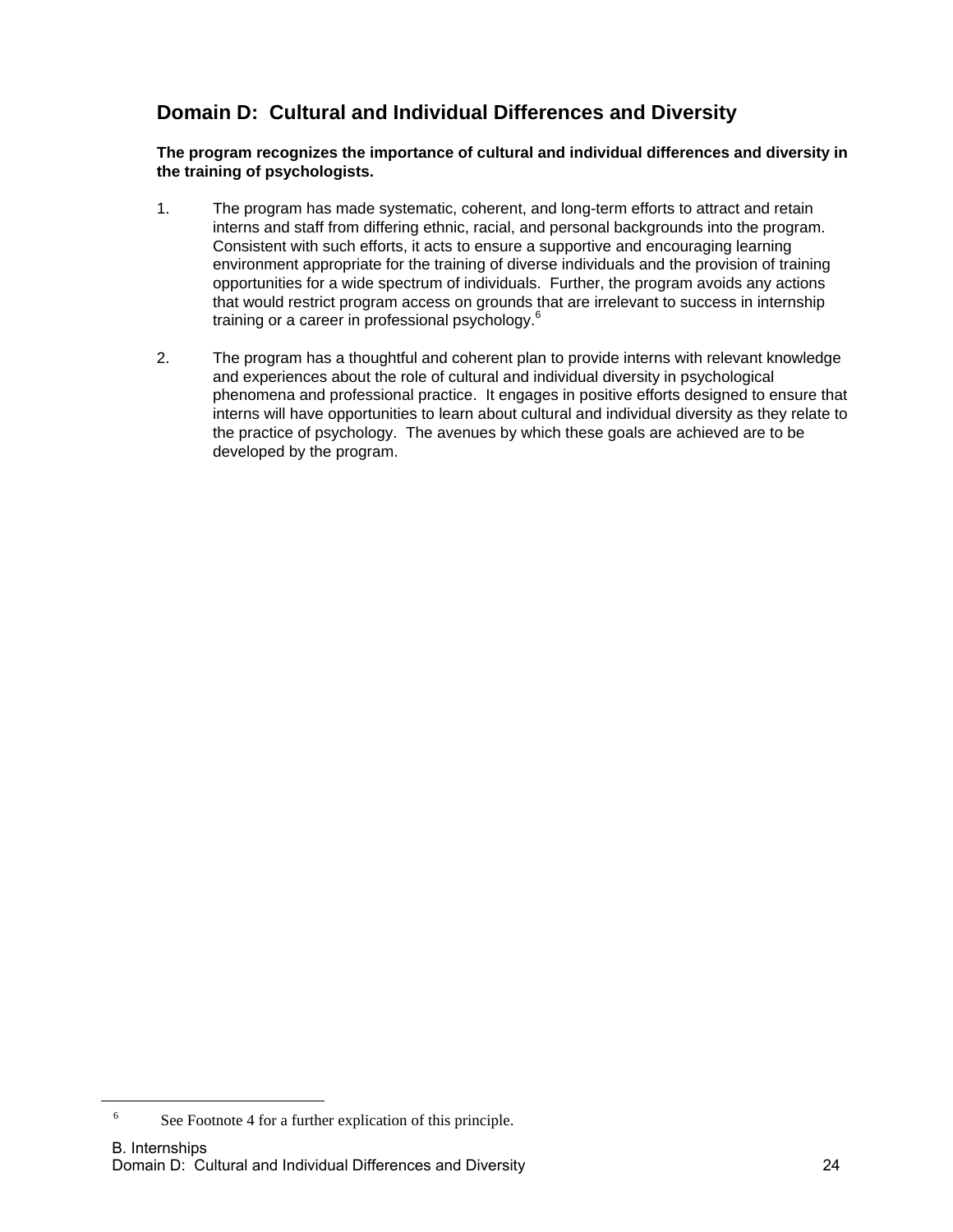### **Domain E: Intern-Staff Relations**

 **The program demonstrates that its education, training, and socialization experiences are characterized by mutual respect and courtesy between interns and training staff and that it operates in a manner that facilitates interns' training and educational experiences.**

- 1. The program recognizes the rights of interns and staff to be treated with courtesy and respect. In order to maximize the quality and effectiveness of the interns' learning experiences, all interactions among interns, training supervisors, and staff should be collegial and conducted in a manner that reflects the highest standards of the profession (see the current APA "Ethical Principles of Psychologists and Code of Conduct". The program has an obligation to inform interns of these principles and of their avenues of recourse should problems arise.
- 2. Program staff are accessible to the interns and provide them with a level of guidance and supervision that encourages successful completion of the internship. The staff provide appropriate professional role models and engage in actions that promote the interns' acquisition of knowledge, skills, and competencies consistent with the program's training goals.
- 3. The program shows respect for cultural and individual diversity among their interns by treating them in accord with the principles contained in Domain A, Section 5 of this document.
- 4. At the time of admission, the program provides interns with written policies and procedures regarding program requirements and expectations for interns' performance and continuance in the program and procedures for the termination of interns. Interns receive, at least semiannually, written feedback on the extent to which they are meeting these requirements and performance expectations. The feedback should address the intern's performance and progress in terms of professional conduct and psychological knowledge, skills and competencies in the areas of psychological assessment, intervention, and consultation. Such feedback should include:
	- (a) Timely written notification of all problems that have been noted and the opportunity to discuss them;
	- (b) Guidance regarding steps to remediate all problems (if remediable); and
	- (c) Substantive written feedback on the extent to which corrective actions are or are not successful in addressing the issues of concern.
- 5. The program should issue a certificate of internship completion to interns successfully completing their training program.

 In all matters relevant to the evaluation of interns' performance, programs must adhere to their institution's regulations and local, state, and federal statutes regarding due process and fair treatment of interns.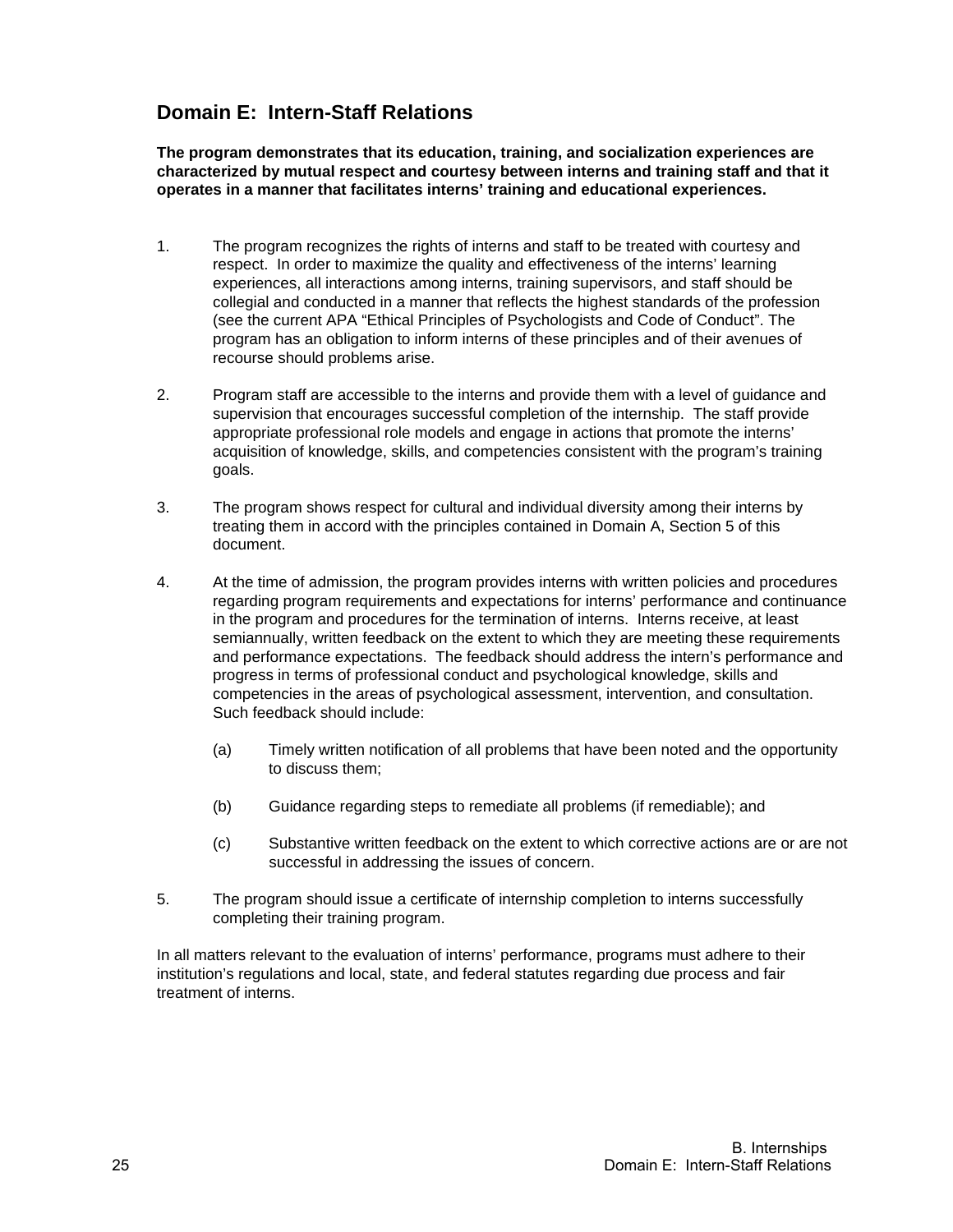6. Each program will be responsible for keeping information and records of all formal complaints and grievances against the program, of which it is aware, filed against the program and/or against individuals associated with the program since its last accreditation site visit. The Commission on Accreditation will examine programs' records of student complaints as part of its periodic review of programs.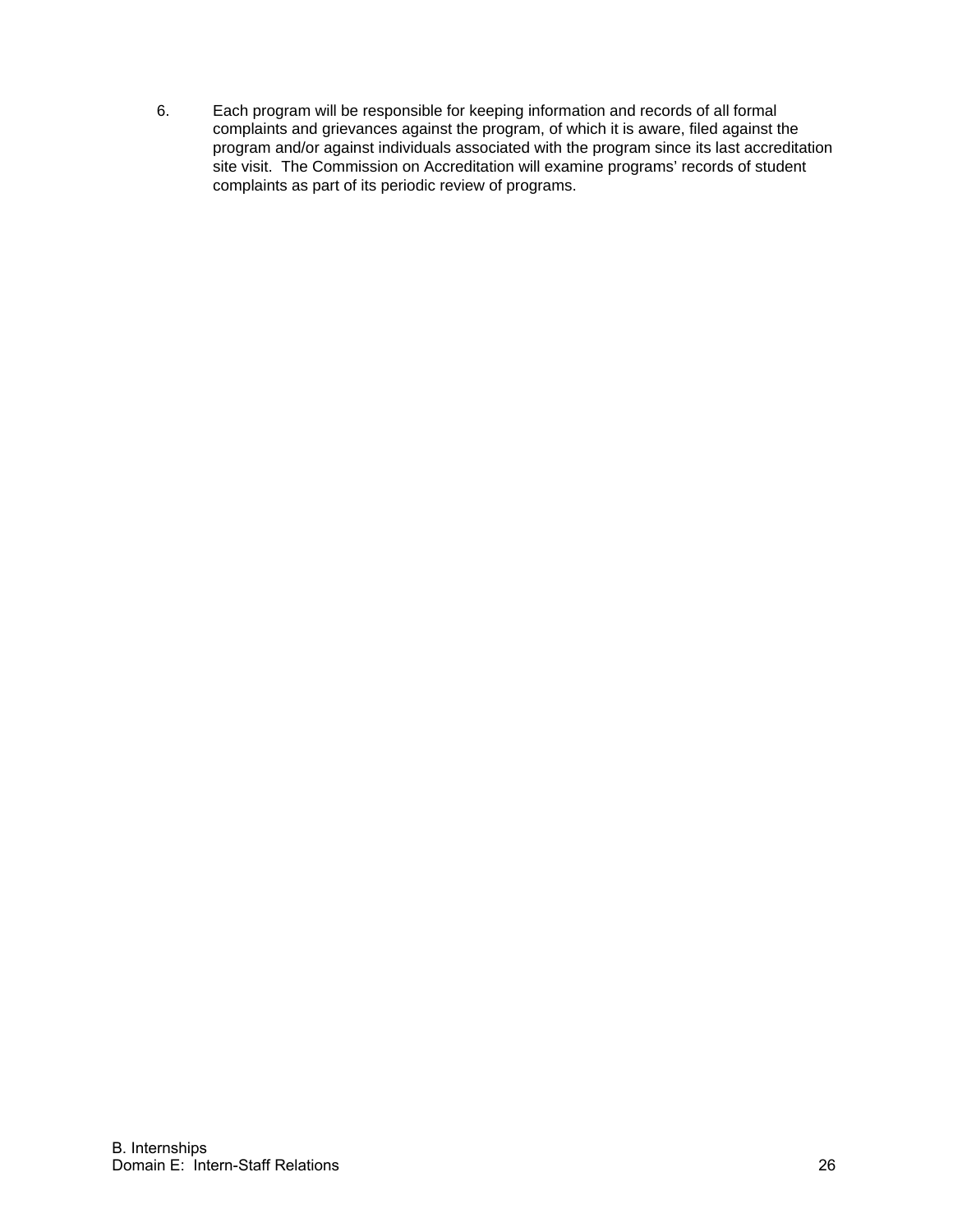### **Domain F: Program Self-Assessment and Quality Enhancement**

 **The program demonstrates a commitment to excellence through self-study, which assures that its goals and objectives are met, enhances the quality of professional education and training obtained by its interns and training staff, and contributes to the fulfillment of its host institution's mission.**

- 1. The program, with appropriate involvement from its interns, engages in regular, ongoing self-studies that address:
	- (a) Its expectations for the quantity and quality of the intern's preparation and performance (prior to the initiation of any training activities);
	- (b) Its effectiveness in achieving program goals and objectives in terms of outcome data (i.e., while interns are in the program and after completion, and including the interns' views regarding the quality of the training experiences and the program*)*;
	- (c) Its procedures to maintain current achievements or to make changes as necessary; and
	- (d) Its goals, objectives, and outcome data relevant thereto, in relation to local, regional, state/provincial, and national standards of professional practice and changes in the knowledge base of the profession.
- 2. The program provides resources and/or opportunities to enhance the quality of its training and supervision staff through continued professional development.
- 3. The program and its host institution value and recognize the importance of internship training and of the staff's training and supervisory efforts and demonstrate this valuing in tangible ways.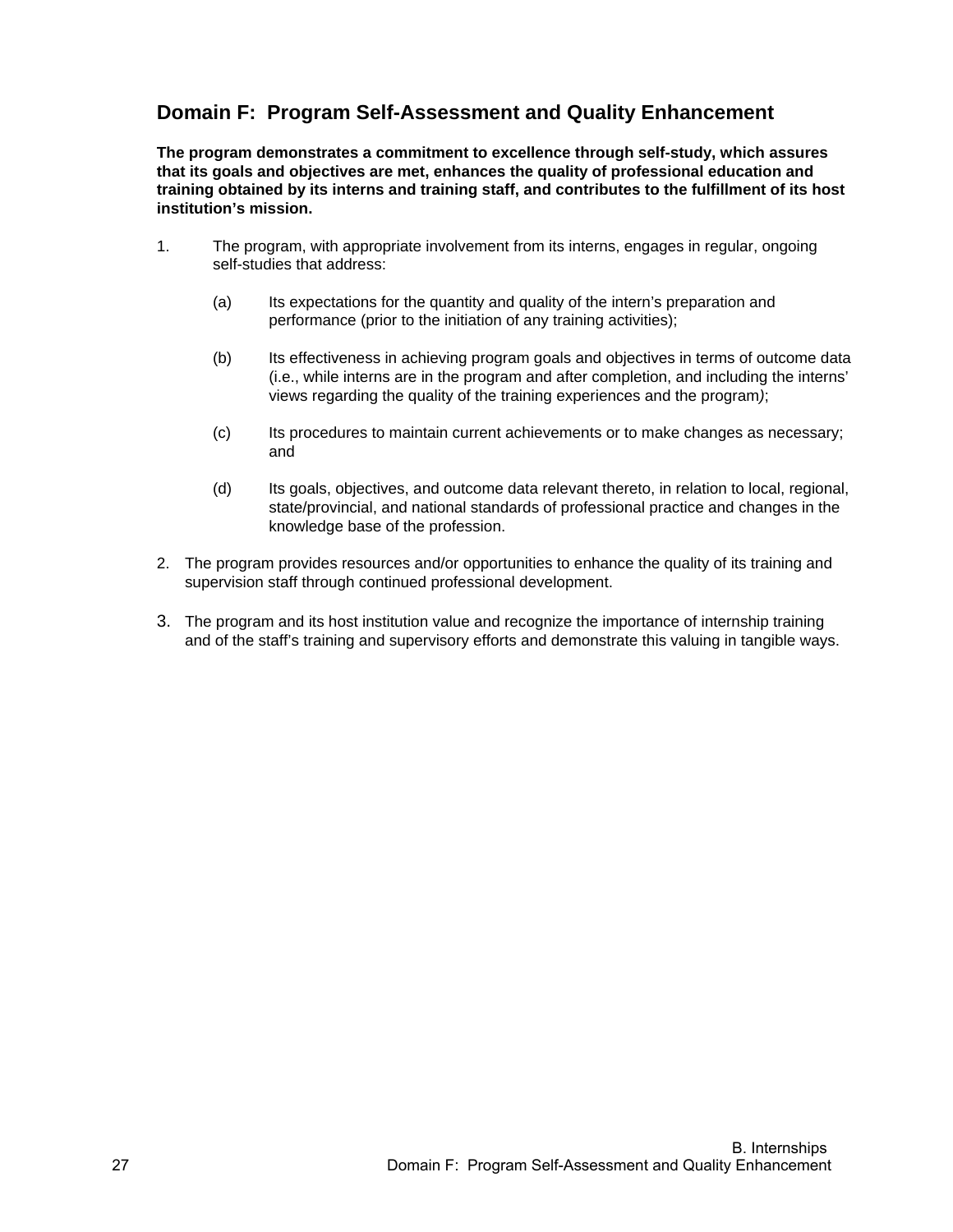### **Domain G: Public Disclosure**

 **The program demonstrates its commitment to public disclosure by providing written materials and other communications that appropriately represent it to the relevant publics.**

- 1. The program is described accurately and completely in documents that are available to current interns, prospective interns, and other "publics." The descriptions of the program should include:
	- (a) Its goals, objectives, and training model; its selection procedures and requirements for completion; its training staff, interns, facilities and other resources; and its administrative policies and procedures; and
	- (b) Its status with regard to accreditation, including the specific program covered by that status, and the name, address, and telephone number of the Commission on Accreditation. The program should make available, as appropriate through its sponsor institution, such reports or other materials as pertain to the program's accreditation status.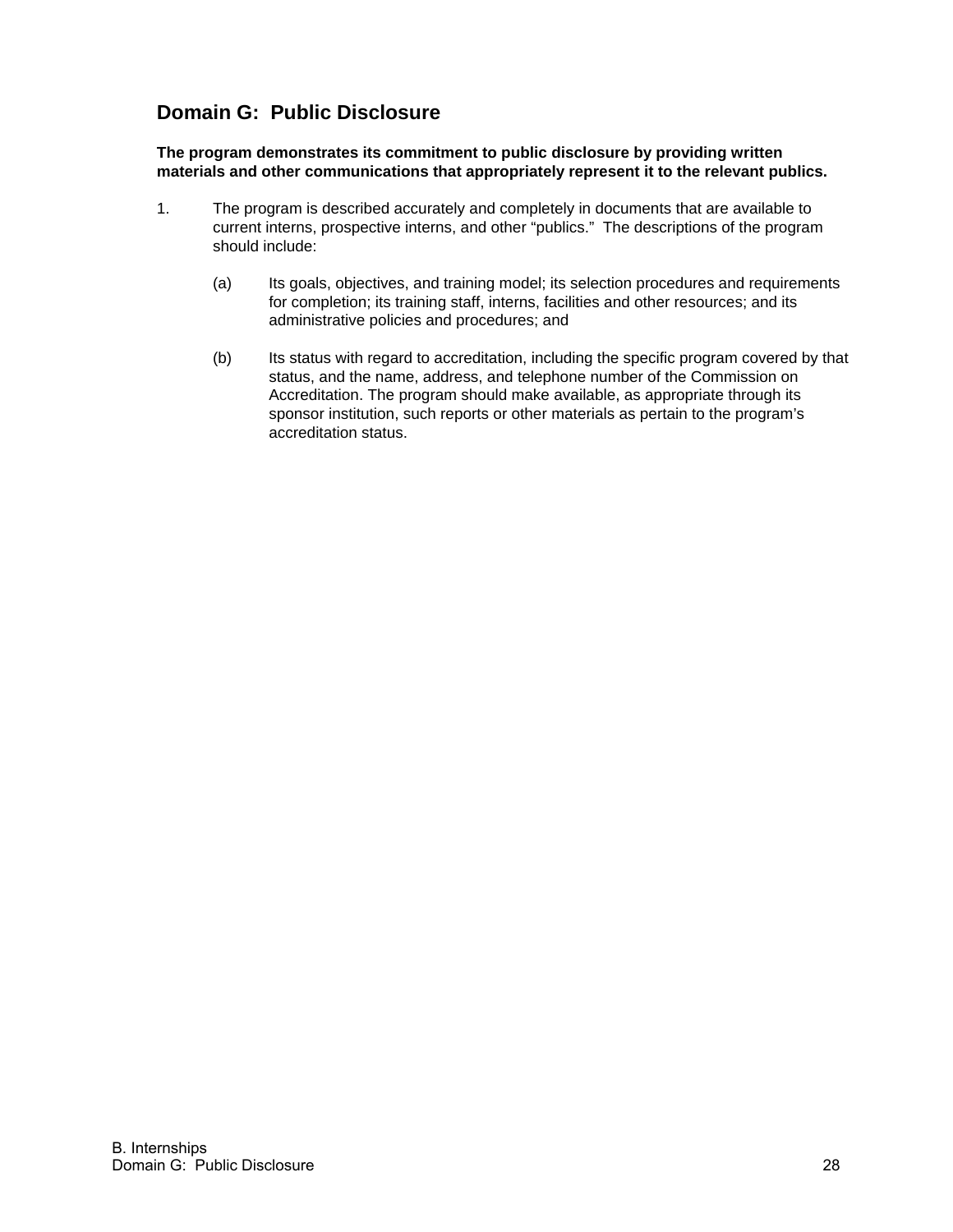### **Domain H: Relationship With Accrediting Body**

 **The internship program demonstrates its commitment to the accreditation process by fulfilling its responsibilities to the accrediting body from which its accredited status is granted.**

- 1. The internship abides by the accrediting body's published policies and procedures as they pertain to its recognition as an accredited internship site.
- 2. The internship informs the accrediting body in a timely manner of changes in its environment, plans, resources, or operations that could alter the internship's quality.
- 3. The internship is in good standing with the accrediting body in terms of payment of fees associated with the maintenance of its accredited status.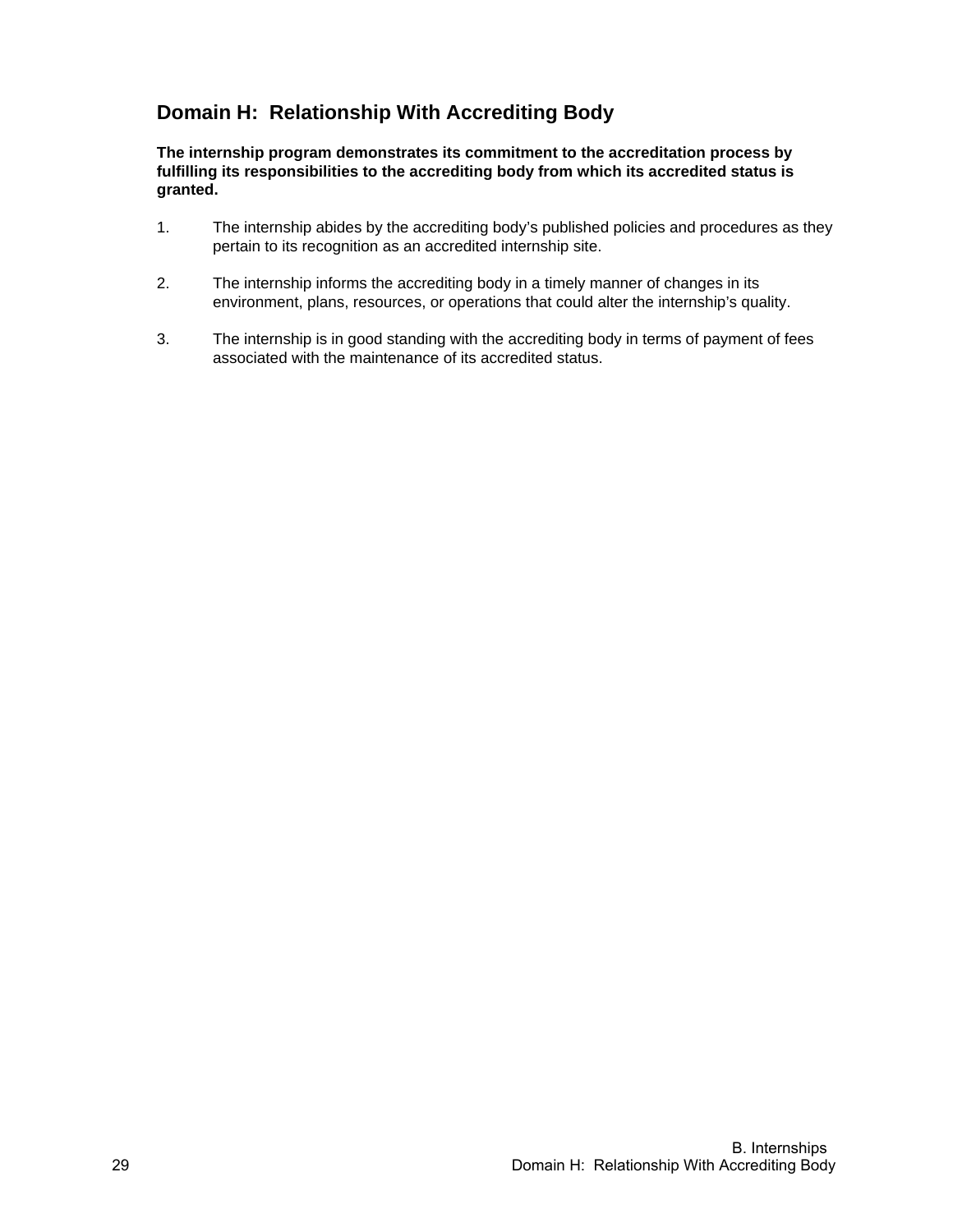### **C. Postdoctoral Residencies**

### **Domain A: Eligibility**

 **As a prerequisite for accreditation, the postdoctoral training program's purpose must be within the scope of the accrediting body and must be pursued in an institutional setting appropriate for the education and training of professional psychologists.**

- 1. The program offers postdoctoral residency education and training in psychology, one goal of which is to provide residents with education and training in preparation for practice at an advanced level in a substantive traditional or specialty<sup>7</sup> practice area in professional psychology.
- 2. The program is sponsored by an institution or agency that has among its primary functions the provision of service to a population of recipients sufficient in number and variability to provide residents with adequate experiential exposure to meet the program's education and training goals and objectives.
- 3. The program is an integral part of the mission of the institution in which it resides, and is represented in the institution's operating budget and plans in a manner that enables the residency program to achieve its goals and objectives. All postdoctoral residents in psychology are financially supported and provided benefits at a level consistent with that afforded comparable doctoral level professionals in training.
- 4. The program requires of each resident a minimum of one year full-time training to be completed in no less than 12 months (10 months for school psychology postdoctoral training programs), or two years of half-time training to be completed in no more than 24 months. Substantive traditional practice area residencies may consist of up to three years of full time training. Substantive specialty practice area residencies may require longer training periods, in which the overall program duration and weekly time commitment is consistent with the program's training model and the standards of the specialty practice area in which the program provides its training.
- 5. The program engages in regular and systematic actions that indicate respect for and understanding of cultural and individual diversity $8$ . This is reflected in the recruitment, retention, and development of training supervisors and residents, and in didactic and experiential training that foster an understanding of cultural and individual diversity as they relate to professional psychology. The program has nondiscriminatory policies and operating conditions and avoids any actions that would restrict program access on grounds that are irrelevant to success in the postdoctoral training program or the profession.
- 6. The program adheres to, and makes available to all interested parties, formal written policies

<sup>7</sup> All accreditation decisions must be made on the basis of the Domains and Standards in the Guidelines and Principles for Accreditation of Programs in Professional Psychology. Within the Standards of the Guidelines and Principles, the Commission on Accreditation may in its decision making processes refer to or adopt definitions, training models, goals, objectives and norms developed by certain professional psychology training communities or reference groups.

<sup>8</sup> See Section III.A. (Domain A.5) of the Guidelines and Principles for Accreditation of Programs in Professional Psychology (guidelines for doctoral graduate programs).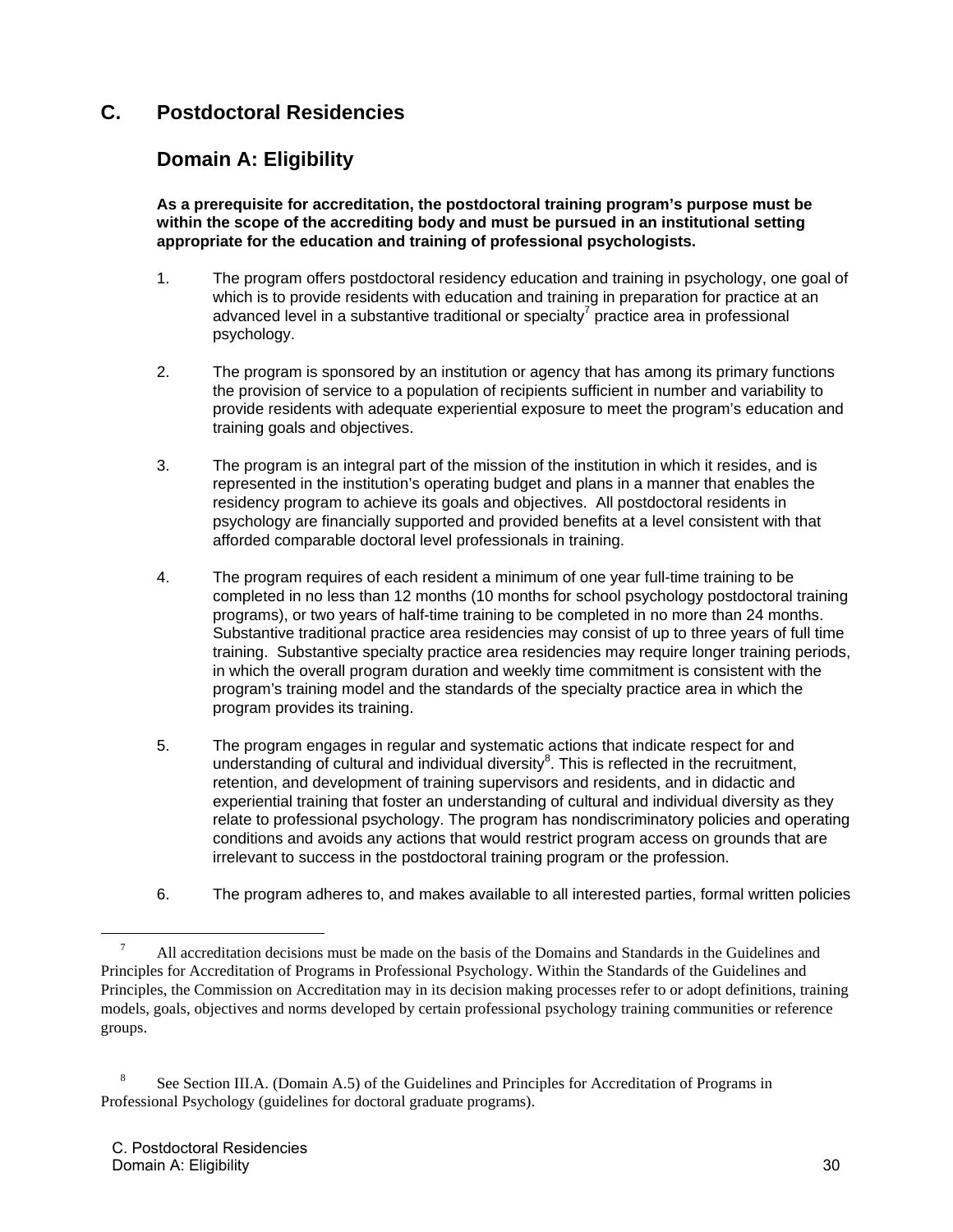and procedures that govern resident selection, internship and academic preparation requirements, administration and financial assistance, resident performance evaluation and feedback, advisement, retention, termination, due process and grievance redress for residents and training supervisors. It complies with other policies and procedures of the sponsor institution that pertain to supervisors' and residents' rights, responsibilities, and personal development.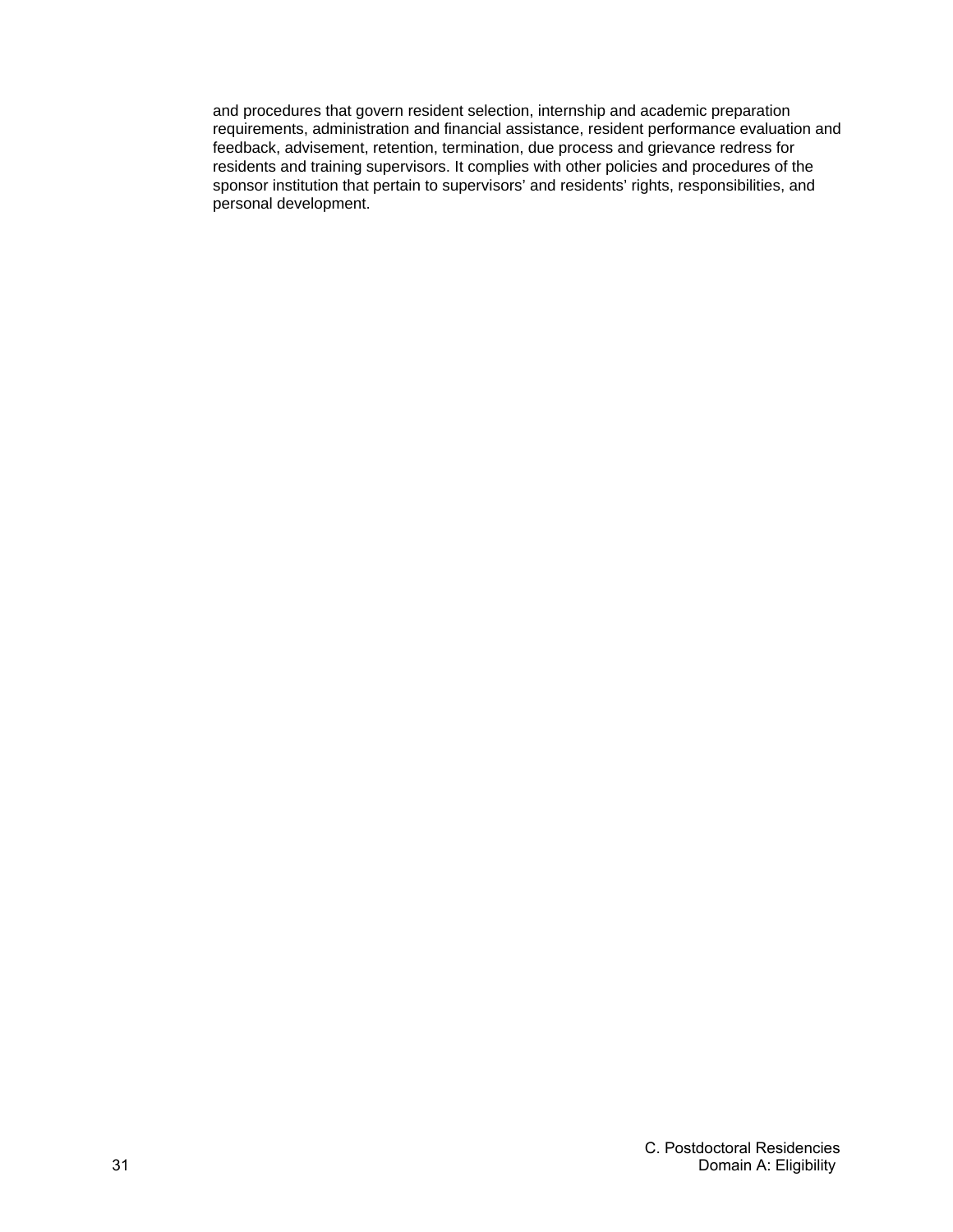### **Domain B: Program Philosophy, Training Plan and Objectives**

 **The program has a clearly specified philosophy or model of training, compatible with the mission of its sponsor institution and appropriate to the practice of professional psychology. The psychology postdoctoral residency is an organized, logically sequenced program. Its goal is to provide quality education and training that is primarily experiential in nature, and is aimed at preparing psychologists for professional psychology practice at an advanced competency level in a substantive traditional or specialty practice area. The program's training goals and objectives are consistent with its philosophy and model.**

- 1. The program publicly states an explicit philosophy or model of professional training and education by which it intends to prepare residents for advanced practice in a substantive traditional or specialty practice area in professional psychology. The program's philosophy and educational model should be substantially consistent with the mission, goals, and culture of the program's sponsor institution. It must also be consistent with the following principles of the discipline:
	- (a) the postdoctoral residency in a substantive traditional or specialty practice area of professional psychology is designed to develop advanced practice competencies and expertise based upon sound scientific and professional practice foundations: psychological practice is based on the science of psychology which, in turn, is influenced by the professional practice of psychology;
	- (b) postdoctoral training has sufficient breadth to ensure advanced competence as a professional psychologist and sufficient depth and focus to ensure professional and technical expertise in the area in which the program provides its substantive traditional or specialty practice training.
- 2. The postdoctoral program is organized, and builds upon but is distinct from doctoral preparation and internship. The postdoctoral program must be clearly differentiated from other training programs offered within the institution. The program includes the following:
	- (a) education and training activities are cumulative, graduated in complexity and are structured in terms of their sequence, intensity, duration, and frequency, as well as planned and programmed in their methods and content.
	- (b) the primary training method is supervised service delivery in direct contact with service recipients;
	- (c) training includes socialization into the profession of psychology, and is augmented by other appropriately-integrated modalities, such as mentoring, didactic exposure, role-modeling and enactment, observational/vicarious learning, and supervisory or consultative guidance;
- 3. Consistent with its philosophy or training model and the standards for the advanced substantive traditional or specialty area of professional psychology practice in which the program provides its training, the program specifies education and training objectives in terms of residents' competencies expected upon program completion. In achieving these objectives, the program requires that all residents demonstrate an advanced level of professional psychological competencies, skills, abilities, proficiencies, and knowledge in the following content areas:
	- (a) theories and effective methods of psychological assessment, diagnosis and interventions;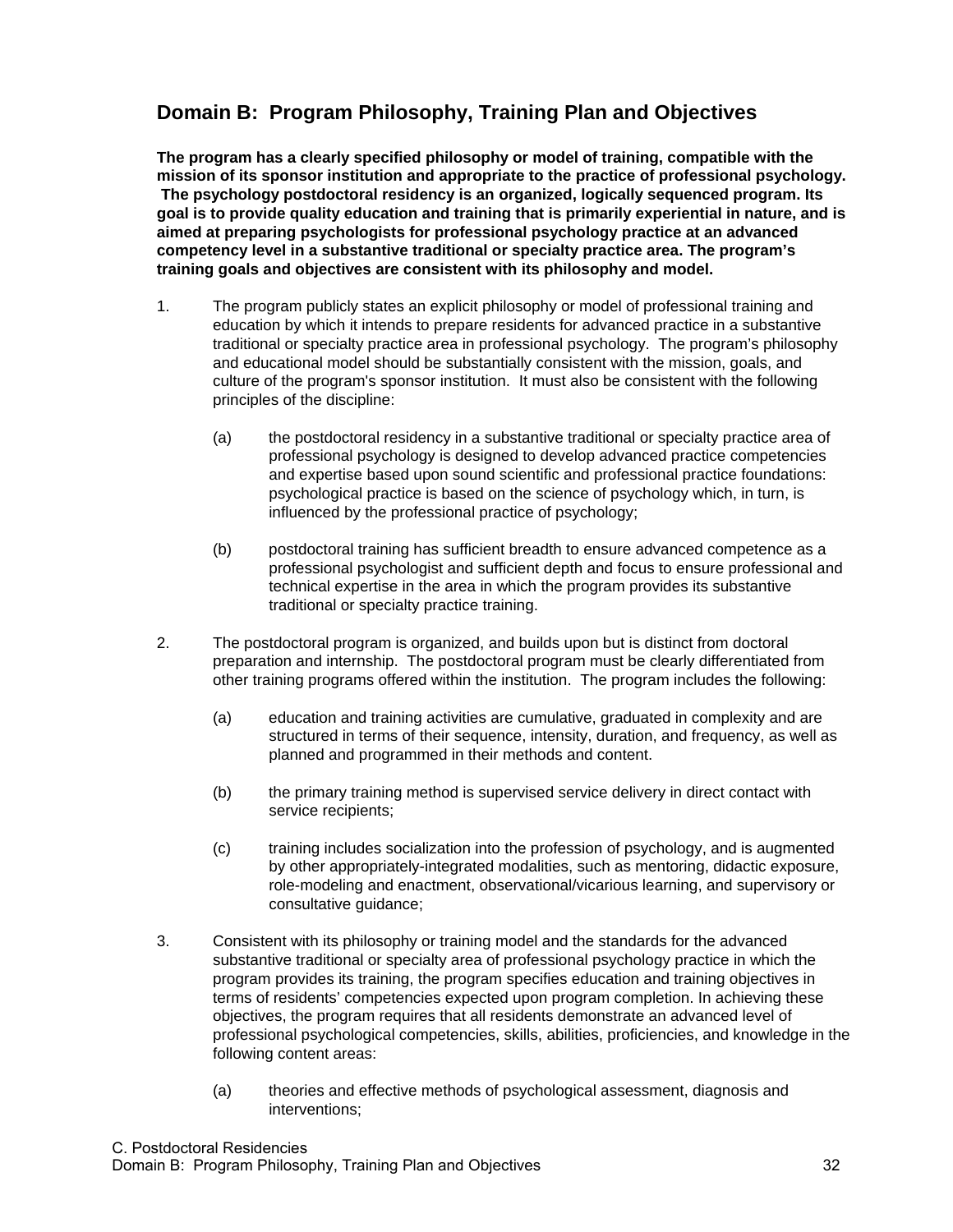- (b) consultation, program evaluation, supervision and/or teaching;
- (c) strategies of scholarly inquiry;
- (d) organization, management and administration issues pertinent to psychological service delivery and practice, training, and research;
- (e) professional conduct; ethics and law; and other standards for providers of psychological services;
- (f) issues of cultural and individual diversity that are relevant to all of the above.
- 4. Resident supervision is regularly scheduled and sufficient relative to the resident's professional responsibility. At a minimum, a full-time resident will receive four hours structured learning activities per week, at least two hours of which will include individual, face-to-face supervision;
	- (a) Each resident shall have at least two supervisors during any one training year; at least one of these shall be a psychologist who shall serve as the resident's primary supervisor;
	- (b) Supervision is consistent with the residents' training activities, so as to provide an intensive, advanced substantive traditional or specialty practice learning experience while maintaining appropriate responsibility for the service recipients;
	- (c) Methods of supervision are appropriate for advanced practice training and reflect the knowledge base of the substantive traditional or specialty practice area in supervision;
	- (d) Residents have access to supervisor consultation and intervention in emergencies.
- 5. Postdoctoral residency programs encourage their residents to participate in state, provincial, regional, national and international professional and scientific organizations.
- 6. The program demonstrates that residents' service delivery activities are primarily learning oriented and that training considerations take precedence over service delivery and revenue generation.
- 7. The postdoctoral program has well documented procedures for the administrative structure and process that systematically coordinates, controls, directs, and organizes its training activities and resources. The program has responsibility for recruitment, selection, evaluation and termination of residents, as well as program content.
	- (a) The program has a designated director who is a psychologist, appropriately credentialed (i.e., licensed, registered, or certified) to practice psychology in the jurisdiction in which the program is located, who is primarily responsible for directing the training program and has administrative authority commensurate with those responsibilities;
	- (b) The program director's credentials and expertise must be consistent with the program's mission and goals and with the advanced substantive traditional or specialty practice area of professional psychology in which the program provides its training.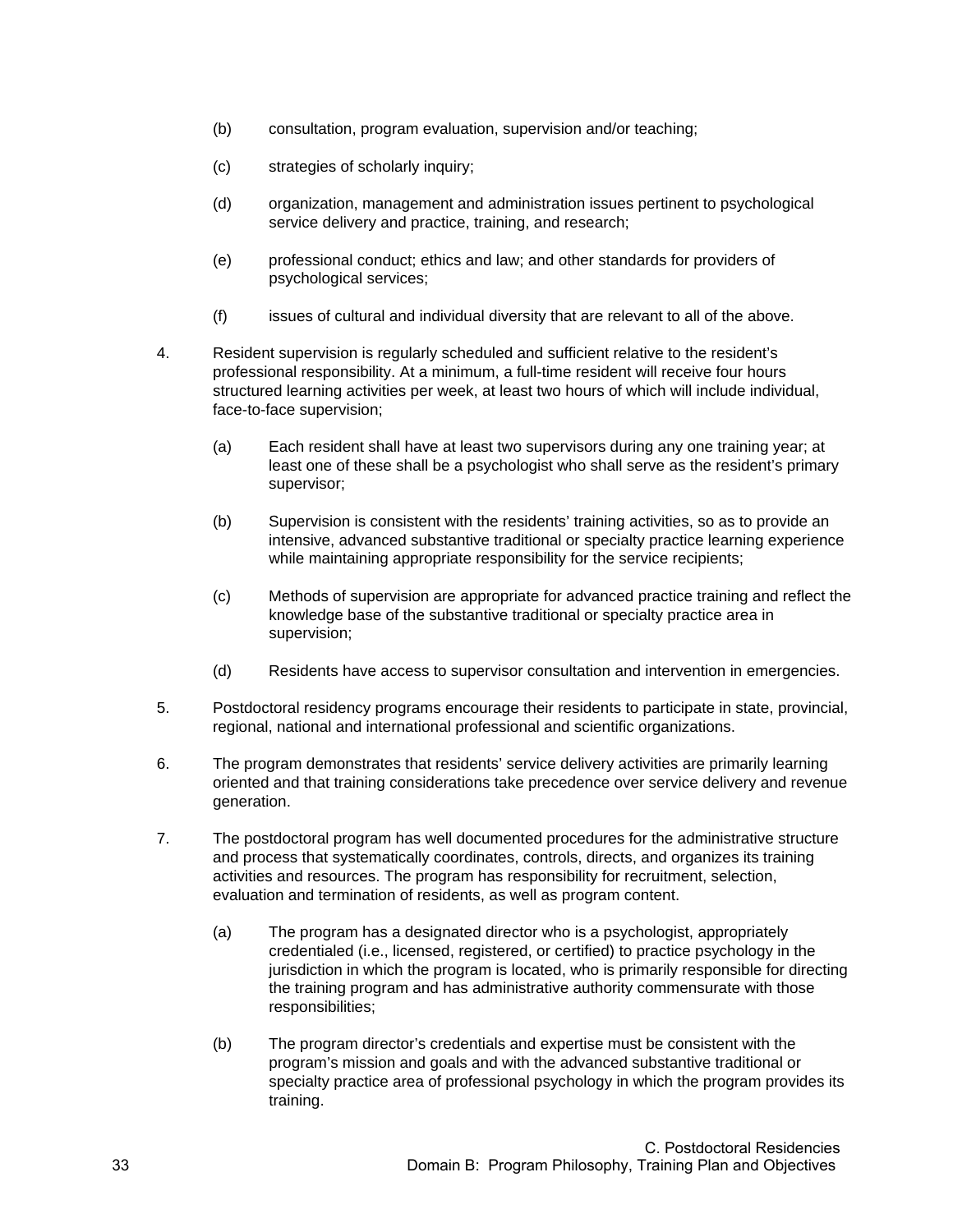Furthermore, given its stated goals and expected competencies, the program is expected to provide information regarding the minimal level of achievement it requires for post-doctoral residents to satisfactorily progress through and complete the residency program, as well as evidence that it adheres to the minimum levels it has set.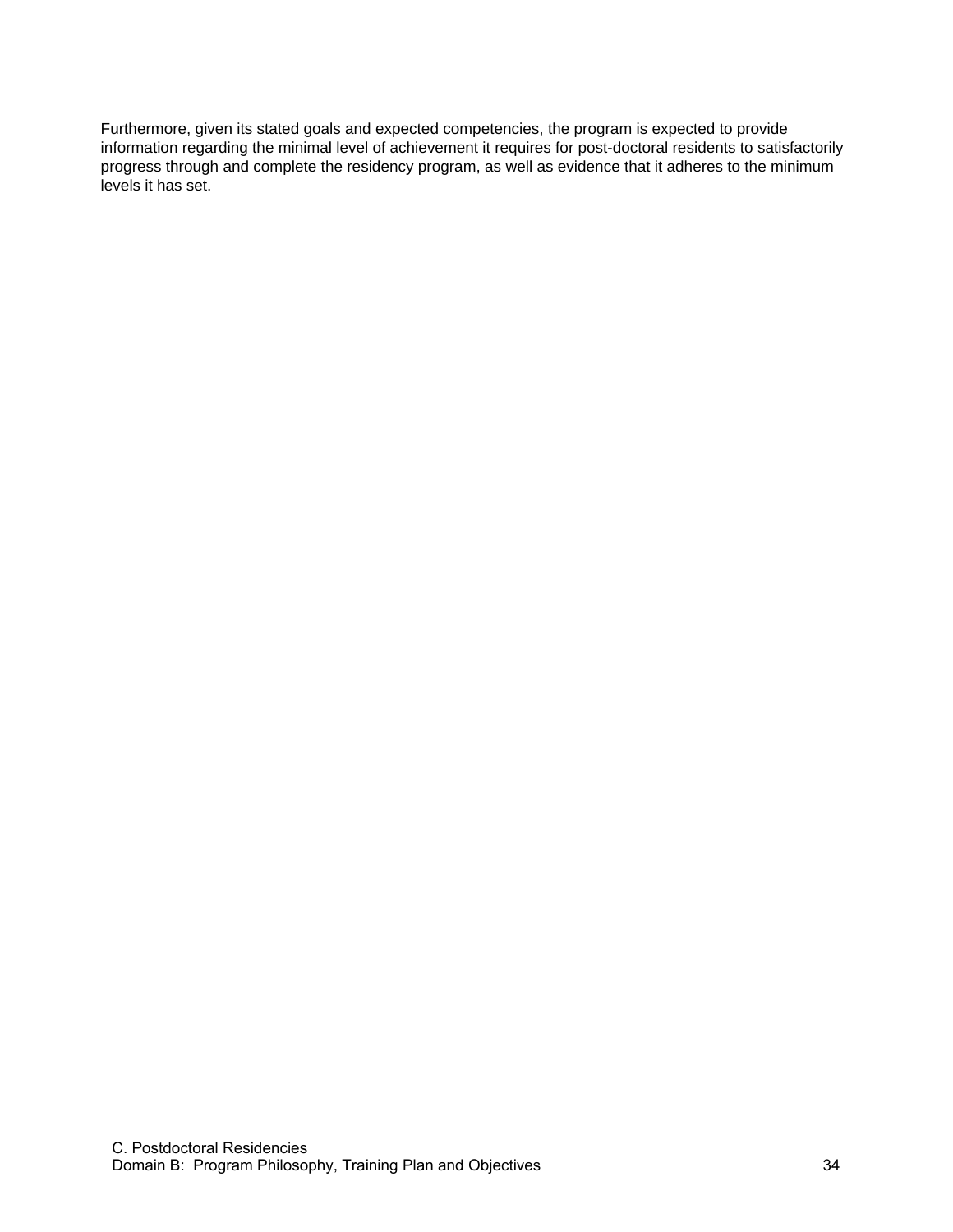### **Domain C: Program Resources**

 **The program demonstrates that it possesses resources of appropriate quality and sufficiency to achieve its education and training goals and objectives and ensure program stability and sustainability.**

- 1. The postdoctoral training program has formally designated training supervisors who are sufficient in number to accomplish the program's service delivery**,** education and training and supervision goals;
- 2. The formally designated supervisors include at least two psychologists, who:
	- (a) deliver services in the advanced substantive traditional or specialty practice area in which the postdoctoral training occurs;
	- (b) function as an integral part of the program at the site where the program is housed;
	- (c) have primary professional/clinical responsibility for the cases on which they provide supervision;
	- (d) are appropriately credentialed (i.e. licensed, registered, or certified) to practice psychology in the jurisdiction in which the program is located;
	- (e) are of appropriate quality for the program's philosophy of training, model and goals;
	- (f) have expertise, demonstrate substantial competence and have credentials in the advanced substantive traditional or specialty practice area of professional psychology which are at the core of the program's training goals and objectives;
	- (g) participate actively in the program's planning, its implementation, and its evaluation; and
	- (h) serve as professional role models for the residents.
- 3. The program may include appropriately qualified adjunct staff/supervisors to augment and expand residents' training experiences, provided these adjuncts are integrated into the program and are held to standards of competence appropriate to their role/contribution within the program (as in 1 c, e & h above).
- 4. The program has one or more postdoctoral psychology residents who:
	- (a) are provided with opportunities that ensure appropriate peer interaction, support and socialization;
	- (b) have completed appropriate doctoral education and training in professional psychology or appropriate respecialization, both of which must include the completion of an appropriate internship;
	- (c) have interests and attitudes that are appropriate for the postdoctoral training program's goals and objectives;
	- (d) have an understanding of the program's philosophy, model and goals;
	- (e) have meaningful involvement in those activities and decisions that serve to enhance resident training and education; and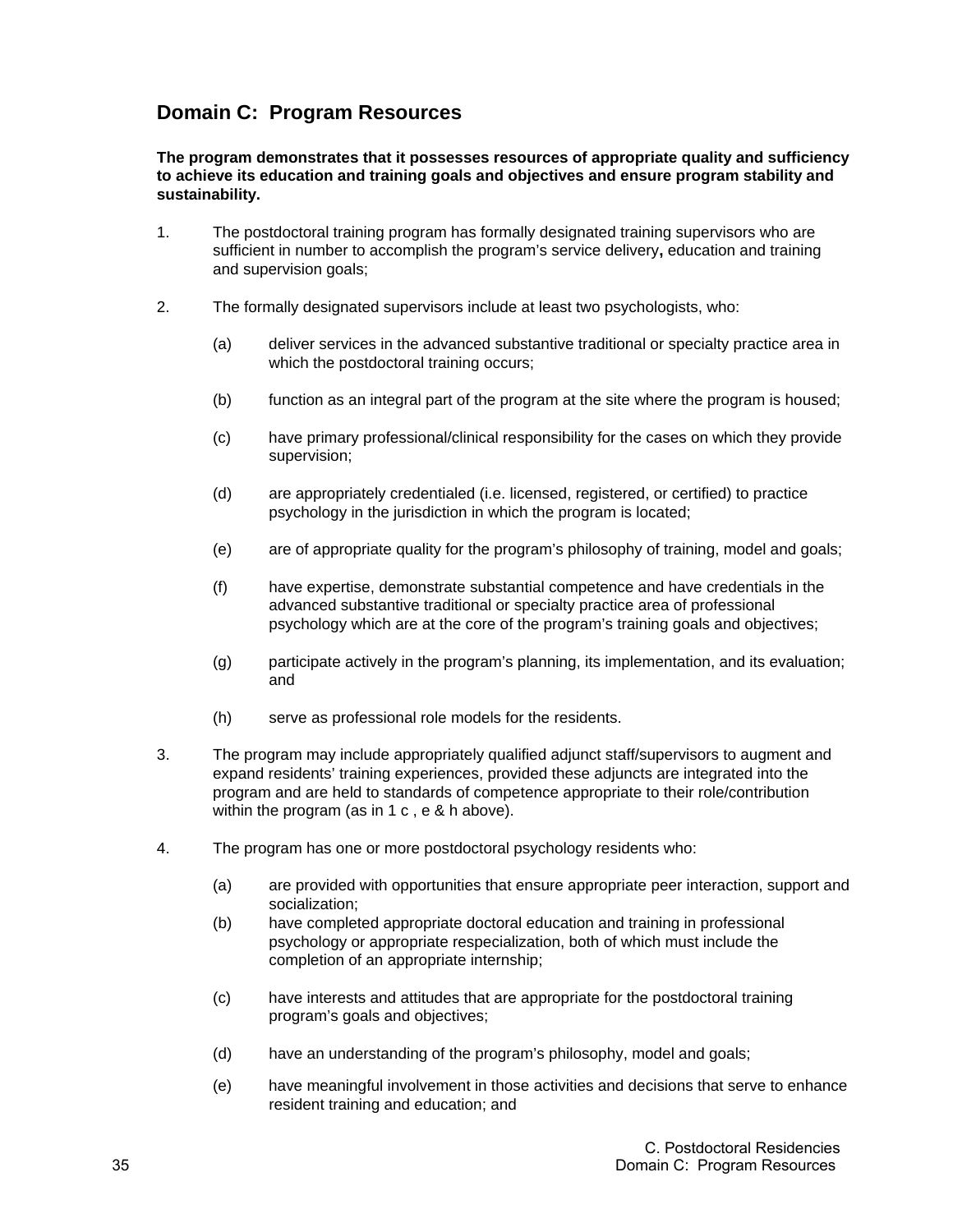- (f) have a title commensurate with the title carried in that setting by other professionals in training who have comparable responsibility and comparable education and training, consistent with the laws of the jurisdiction in which the program is located.
- 5. The program has the additional resources necessary to achieve its training goals and objectives. The program works with the administration of the sponsor institution to develop a plan for the acquisition of those additional resources that may be necessary for program development. The resources include:
	- (a) financial support for resident stipends, training supervisors, and training activities, consistent with the standards of the advanced substantive traditional or specialty practice area in which the program provides its training;
	- (b) clerical and technical support;
	- (c) training resources, materials and equipment;
	- (d) physical facilities, training populations and settings.
- 6. The program takes advantage of the resources and diversity offered by the community in which the program is located.
- 7. A postdoctoral training program may consist of, or be located under, a single administrative entity (institution, agency, school, department, etc.) or may take the form of a consortium. A consortium is comprised of multiple independently administered entities which have, in writing, formally agreed to pool resources to conduct a training or education program. Written consortial agreements should articulate:
	- (a) the nature and characteristics of the participating entities;
	- (b) the rationale for the consortial partnership;
	- (c) each partner's commitment to the education and training program, its philosophy, model, and goals;
	- (d) each partner's obligations regarding contributions and access to resources;
	- (e) each partner's adherence to central control and coordination of the training program; and,
	- (f) each partner's commitment to uniform administration and implementation of the program's training principles, policies, and procedures addressing resident admission, financial support, training resource access, potential performance expectations and evaluations.
- 8. An individual consortial partner (member entity) of an accredited consortium may not publicize itself as independently accredited unless it also has independently applied for and received accreditation.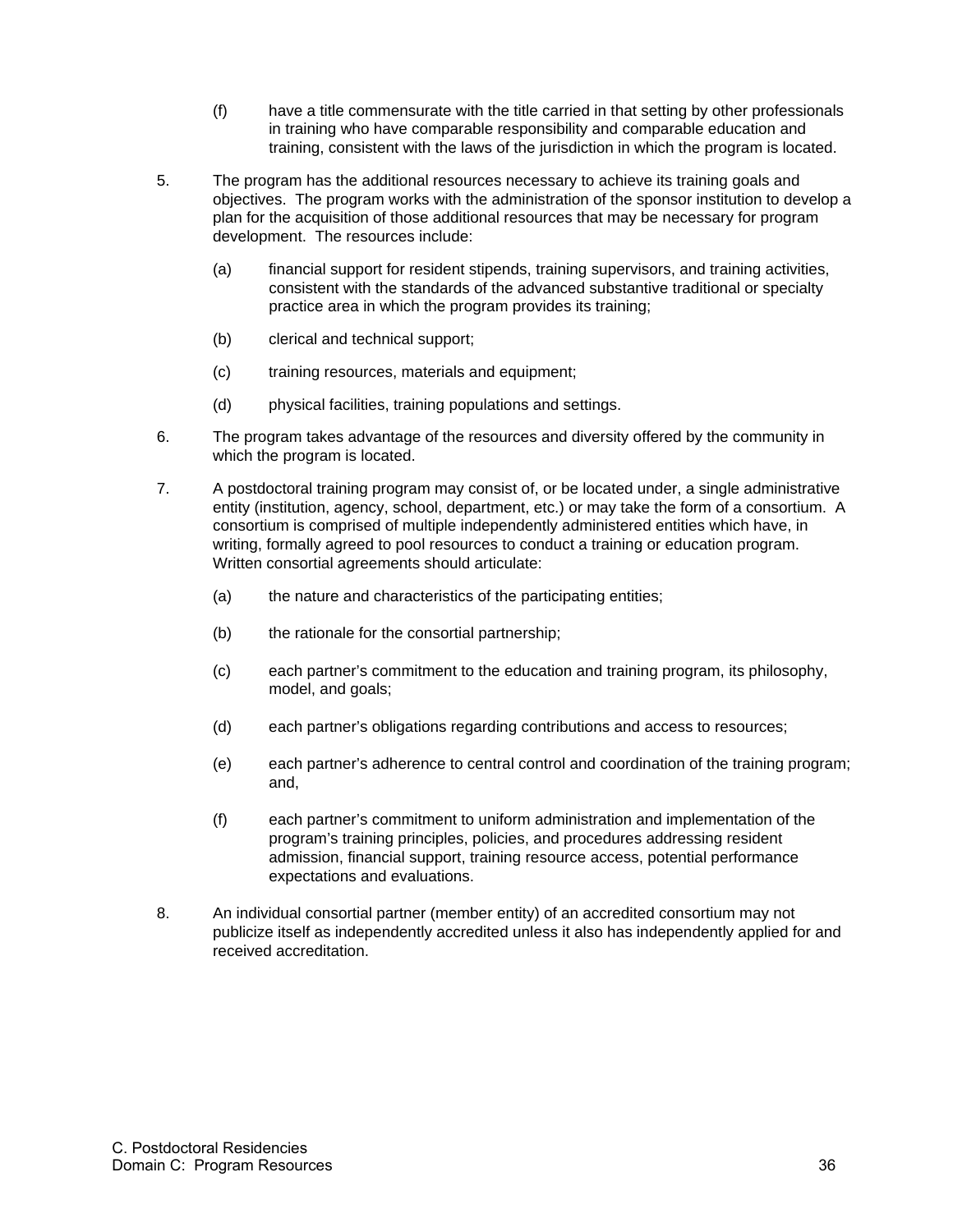### **Domain D: Cultural and Individual Differences and Diversity**

 **The program recognizes the importance of cultural and individual differences in the training of psychologists.**

- 1. The program has made systematic, coherent, and long-term efforts to attract and retain residents and supervisors from different ethnic, racial, gender and personal backgrounds into the program. Consistent with such efforts it acts to ensure a supportive and encouraging learning environment and the provision of training opportunities appropriate for the training of diverse individuals. Further, the program avoids any actions that would restrict program access on grounds that are irrelevant to success in postdoctoral training or a career in professional psychology.<sup>9</sup>
- 2. The program has a thoughtful and coherent instructional plan to provide residents with relevant knowledge and experiences about the role of cultural and individual diversity in psychological phenomena and professional practice. It engages in positive efforts designed to ensure that residents will have opportunities to learn about cultural and individual diversity as they relate to the advanced substantive traditional or specialty practice area of psychology postdoctoral training. The avenues by which these training goals are achieved by the program are to be developed by the program.

<sup>9</sup> See Section III.A. (Domain D.1, Footnote 4) of the "Guidelines and Principles for Accreditation of Programs in Professional Psychology" (guidelines for doctoral graduate programs) for a further explication of this principle.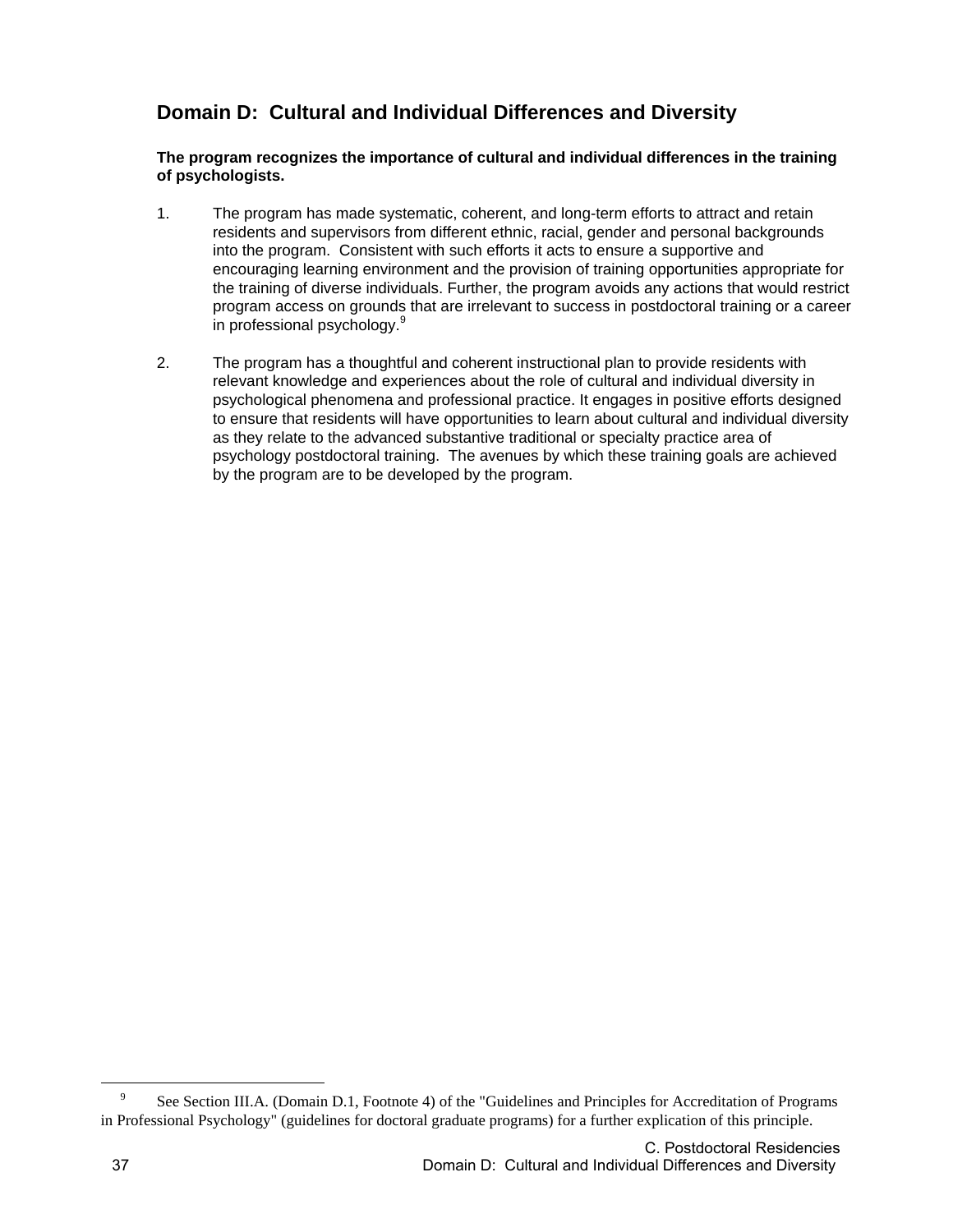## **Domain E: Resident-Supervisor Relations**

 **The program demonstrates that its policies, procedures, education, training, and socialization experiences are characterized by mutual respect and courtesy between residents and training supervisors and that it operates in a manner that facilitates residents' training and educational experiences.**

- 1. The program recognizes the rights of residents and training supervisors to be treated with courtesy and respect. In order to maximize the quality and effectiveness of residents' learning experiences, all interactions among residents, training supervisors, and program staff should be as between colleagues and conducted in a manner that reflects psychology's ethical principles and professional conduct standards<sup>10</sup>. The program has an obligation to inform residents of these principles and their avenues of recourse should problems arise.
- 2. Training supervisors are accessible to the residents and provide them with a level of guidance and supervision that actively encourages timely and successful completion of the program. The supervisors provide appropriate professional role modeling and engage in actions that promote the residents' acquisition of knowledge, skills and competencies consistent with the program's training goals.
- 3. The program shows respect for cultural and individual diversity among its residents by treating them in accord with the principles contained in Section C, Domain A, Standard 5 of this document.
- 4. The program provides residents immediately upon entry with written grievance and conflict resolution procedures and policies regarding program requirements and expectations for residents' performance and continuance in, or termination from the program. The nature and structure of supervision are reviewed early in the program. Residents receive, at least semiannually, systematic written feedback on the extent to which they are meeting these performance requirements and expectations. Feedback should address the residents' performance and progress in terms of professional conduct and psychological knowledge, skills and competencies in the areas of psychological assessment, intervention and consultation, and should include:
	- (a) an initial written evaluation provided early enough in the program to serve as the basis for self-correction (if needed);
	- (b) a second written evaluation which occurs early enough to provide time for continued correction (if needed) or development;
	- (c) discussions and signing of each evaluation by the resident and the supervisor;
	- (d) timely written notification of all problems that have been noted, the opportunity to discuss them and guidance regarding steps to remedy them (if remediable);
	- (e) substantive written feedback on the extent to which corrective actions are or are not successful in addressing those problems.
- 5. The program issues a certificate of residency completion to residents successfully completing the training program.

<sup>&</sup>lt;sup>10</sup> See the current APA "Ethical Principles and Code of Conduct" and the Canadian Psychological Association "Canadian Code of Ethics for Psychologists" (1991).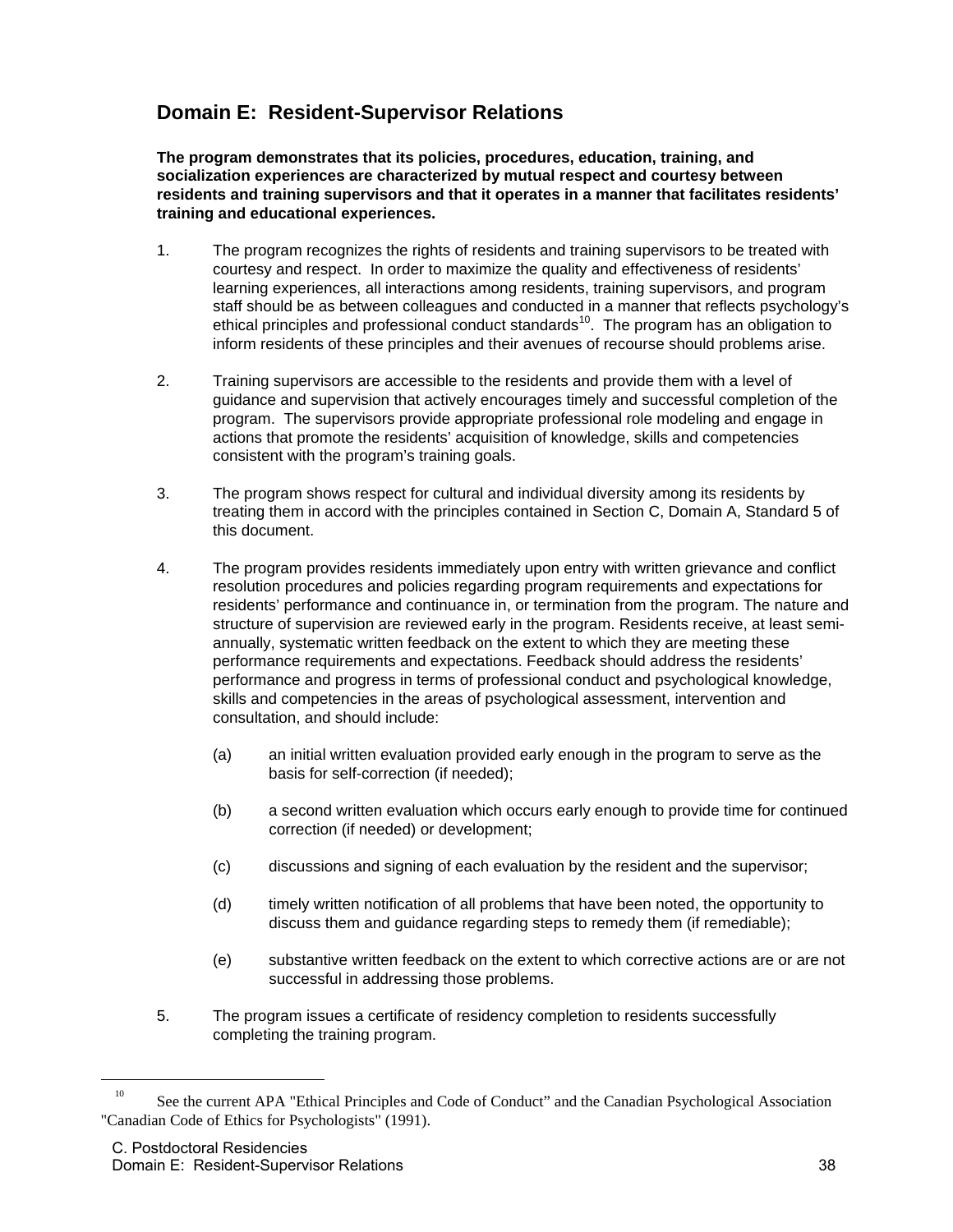- 6. The program documents and permanently maintains records of the residents' supervised training experiences and evaluations for future reference, certification and credentialing purposes. In all matters relevant to the evaluation of residents' performance, programs must adhere to their sponsor institution's regulations and local, state, and federal statutes regarding due process and fair treatment.
- 7. Each program will be responsible for keeping information and records of all formal complaints and grievances against the program, of which it is aware, filed against the program and/or against individuals associated with the program since its last accreditation site visit. The Commission on Accreditation will examine programs' records of student complaints as part of its periodic review of programs.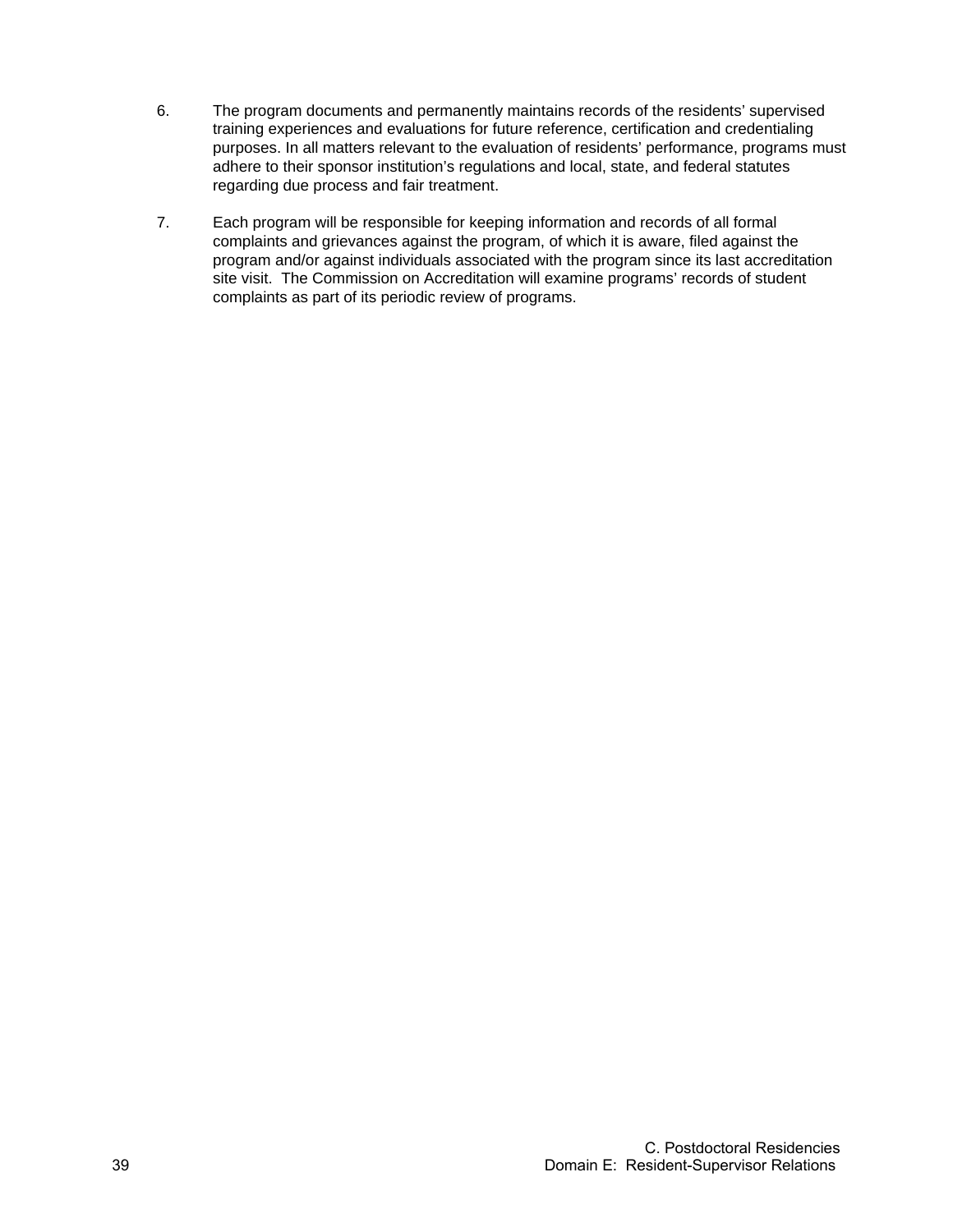### **Domain F: Program Self-Assessment and Quality Enhancement**

 **The program demonstrates a commitment to excellence through self-study, which assures that its goals and objectives are met, enhances the quality of professional education and training obtained by its residents and training supervisors, and contributes to the fulfillment of its host institution's mission.** 

- 1. The program, with appropriate involvement from its training supervisors, residents and former residents, engages in a self-study process that addresses:
	- (a) its expectations for the quality and quantity of the resident's preparation and performance in the program;
	- (b) its effectiveness in achieving program goals and objectives for residents in terms of outcome data (i.e., while residents are in the program and after completion) and including the residents' views regarding the quality of the training experiences and the program;
	- (c) its procedures to maintain current achievements or to make changes as necessary;
	- (d) its goals, objectives, and outcome data relevant thereto, in relation to local, regional, state/provincial, and national needs and changes in the knowledge base of the profession and the advanced substantive traditional or specialty practice area in which the program provides its training.
- 2. The program provides resources and/or opportunities to enhance the quality of its training and supervision staff through continued professional development.
- 3. The program and its host institution value and recognize the importance of resident training and of the supervisors' training and supervisory efforts, and demonstrate this in tangible ways.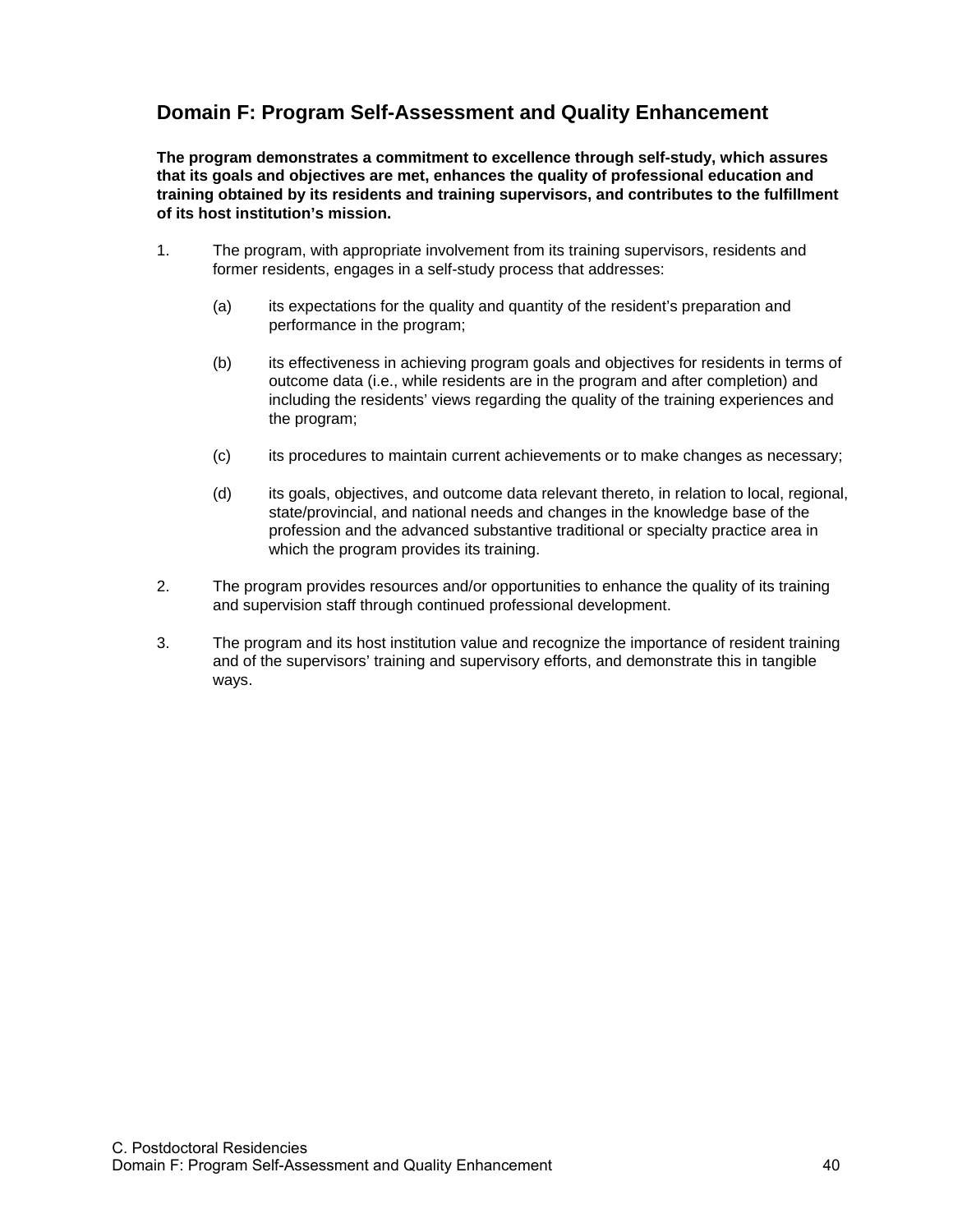### **Domain G: Public Disclosure**

 **The program demonstrates its commitment to public disclosure by providing written and other communications that appropriately represent it to the relevant publics.**

- 1. The program is described accurately and completely in documents that are available to current residents, applicants, and the public. The descriptions of the program should include:
	- (a) its training model, goals and objectives; its selection procedures and requirements for completion; its training supervisors, residents, facilities, service recipient populations, training settings and other resources; its administrative policies and procedures, the average amount of time per week residents spend in direct service delivery and other education and training activities, and the total duration of the program to completion.
	- (b) its status with regard to accreditation, including the specific program covered by that status, and the name, address, and telephone number of the Commission on Accreditation. The program should make available, as appropriate through its sponsor institution, such reports or other materials as pertain to the program's accreditation status.